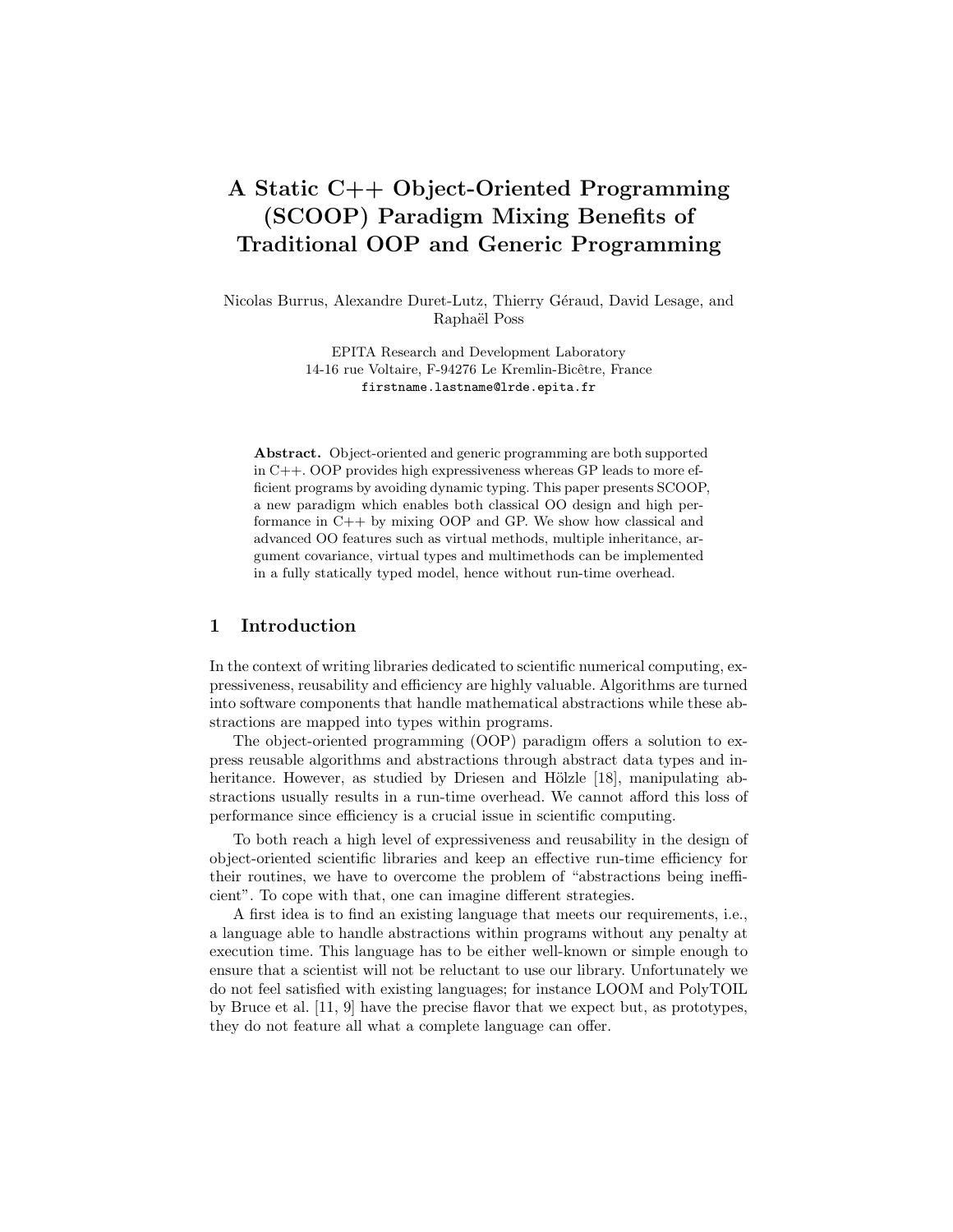A second approach, chosen by Baumgartner and Russo [6] and Bracha et al. [8] respectively for C++ and Java, is to extend an existing expressive language by adding ad hoc features making programs more efficient at run-time. Yet, this approach requires a too great amount of work without any guarantee that extensions will be adopted by the language community and by compiler vendors. To overcome this problem, an alternate approach is to propose a front-end to translate an extended language, more expressive, into its corresponding primary language, efficient, such as Stroustrup [49] did with his erstwhile version of the  $C_{++}$  language. This approach has been made easier than in the past thanks to recently available tools dedicated to program translation, for instance Xt [57]. However, we have not chosen this way since we are not experimented enough with this field.

Another strategy is to provide a compiler that produces efficient source codes or binaries from programs written in an expressive language. For that, several solutions have been developed that belong to the fields of static analysis and partial evaluation, as described by Chambers et al. [14], Schultz [42], Veldhuizen and Lumsdaine [56]. In particular, how to avoid the overhead of polymorphic method calls is studied by Aigner and Hölzle  $[2]$ , Bacon and Sweeney  $[4]$  for C++ and by Zendra et al. [58] for Eiffel. However, most of these solutions remain prototypes and are not implemented in well-spread compilers.

Last, we can take an existing object-oriented language and try to bend it to make some constructs more efficient. That was for instance the case of the expression templates construct defined by Veldhuizen [54] in C++, later brought to Ada by Duret-Lutz [19], and of mixin-based programming by Smaragdakis and Batory  $[44]$  in C++. These solutions belong to the field of the *generic program*ming (GP) paradigm, as described by Jazayeri et al. [26]. This programming style aims at implementing algorithms as general so reusable as possible without sacrificing efficiency obtained by parameterization—related to the template keyword in C++ and to the generic keyword in Ada and Eiffel. However, from our experience in developing a scientific library, we notice several major drawbacks of GP that seriously reduce expressiveness and affect user-friendliness, whereas these drawbacks do not exist with "classical" OOP. A key point of this paper is that we do not subscribe to "traditional" GP because of these drawbacks. Said shortly, they have their origin in the unbounded structural typing of parameterization in C++ which prevents from having strongly typed signatures for functions or methods. Consequently, type checking at compile-time is awkward and overloading is extremely restricted. Justifications of our position and details about GP limitations are given later on in this paper.

Actually, we want to keep the best of both OOP and GP paradigms inheritance, overloading, overriding, and efficiency—without resorting to a new language or new tools—translators, compilers, or optimizers. The advent of the C++ Standard Template Library, mostly inspired by the work of Stepanov et al. [47], is one the first serious well-known artifact of GP. Following that example a lot of scientific computing  $C++$  libraries arose during the past few years(they are referenced by oonumerics [39]), one of the most predominant being Boost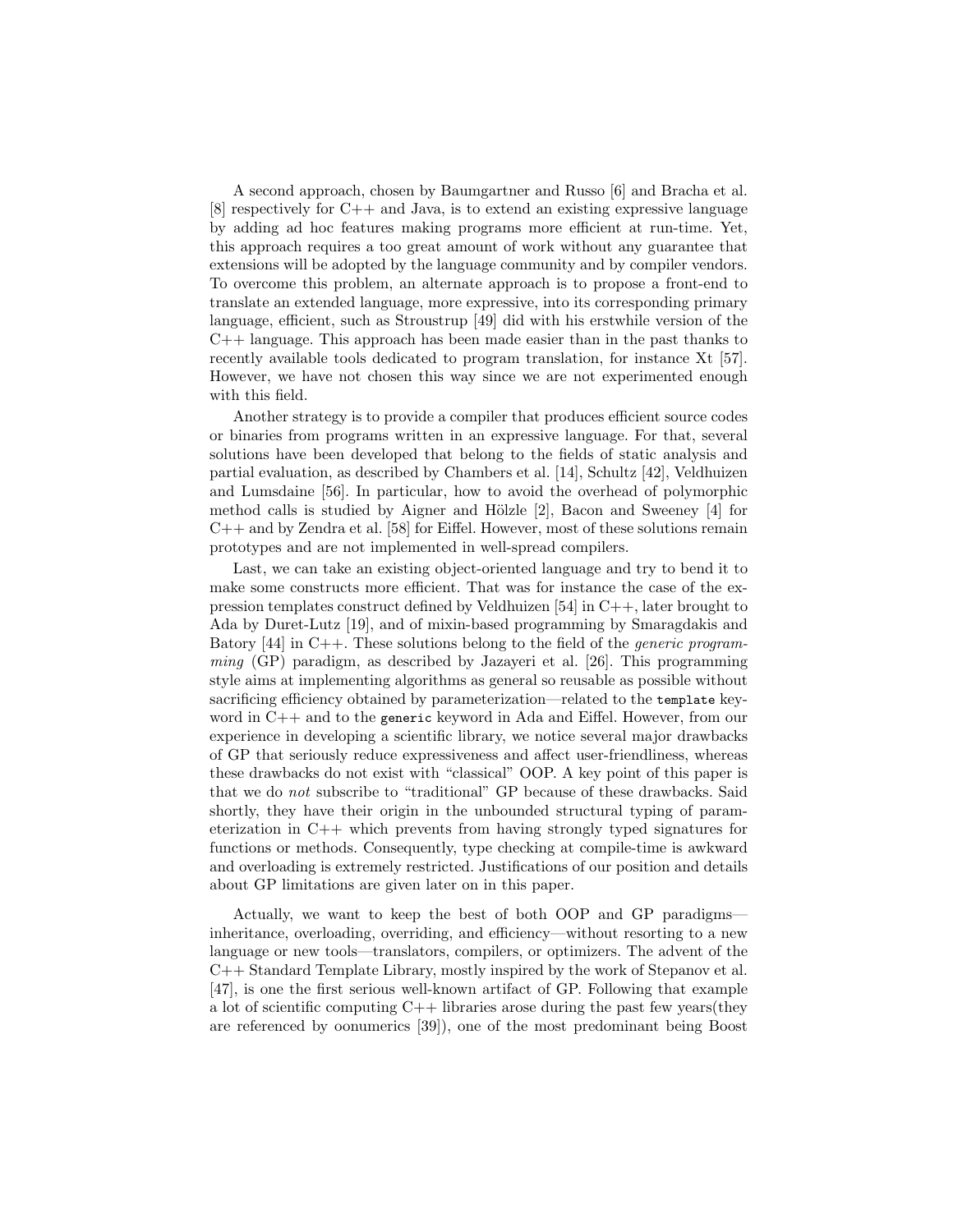[7]. Meanwhile, due to the numerous features of C++, many related GP techniques appeared and are described in the books by Czarnecki and Eisenecker [17], Alexandrescu [3], Vandevoorde and Josuttis [53]. Moreover, Striegnitz and Smith [48], Järvi and Powell [25], Smaragdakis and McNamara [45] have shown that some features offered by a non-object-oriented paradigm, namely the functional one, can be supported by the native  $C_{++}$  language. Knowing these  $C_{++}$ programming techniques, we then thought that this language was able to support an OOP-like paradigm without compromising efficiency. The present paper describes this paradigm, namely a proposal for "Static C++ Object-Oriented Programming": SCOOP.

This paper is composed of three parts. Section 2 discusses the OOP and GP paradigms, their limitations, existing solutions to overcome some of these limitations, and finally what we expect from SCOOP. Section 3 shows how SCOOP is implemented. Finally some technical details and extra features have been moved into appendices.

### 2 OOP, GP, and SCOOP

A scientific library offers data structures and algorithms. This procedural point of view is now consensual [35] although it seems to go against OOP. Actually, an algorithm is intrinsically a general entity since it deals with abstractions. To get the highest decoupling as possible between data and algorithms, a solution adopted by the C++ Standard Library and many others is to map algorithms into functions. At the same time, data structures are mapped into classes where most of the methods are nothing but the means to access data. Last, providing reusable algorithms is an important objective of libraries so we have to focus on algorithms. It is then easier to consider that algorithms and all other entities are functions (such as in functional languages) to discuss typing issues. For all these reasons, we therefore adopt in this section a function-oriented approach of algorithms.

### 2.1 About Polymorphisms

A function is polymorphic when its operands can have more than one type, either because there are several definitions of the function, or because its definition allows some freedom in the input types. The right function to call has to be chosen depending on the context. Cardelli and Wegner [13] outline four different kinds of polymorphism.

In inclusion polymorphism, a function can work on any type in a type class. Type classes are named sets of types that follow a uniform interface. Functional languages like Haskell allow programmers to define type classes explicitly, but this polymorphism is also at the heart of OO languages. In  $C_{++}$ , inclusion polymorphism is achieved via two mechanisms: subclassing and overriding of virtual functions.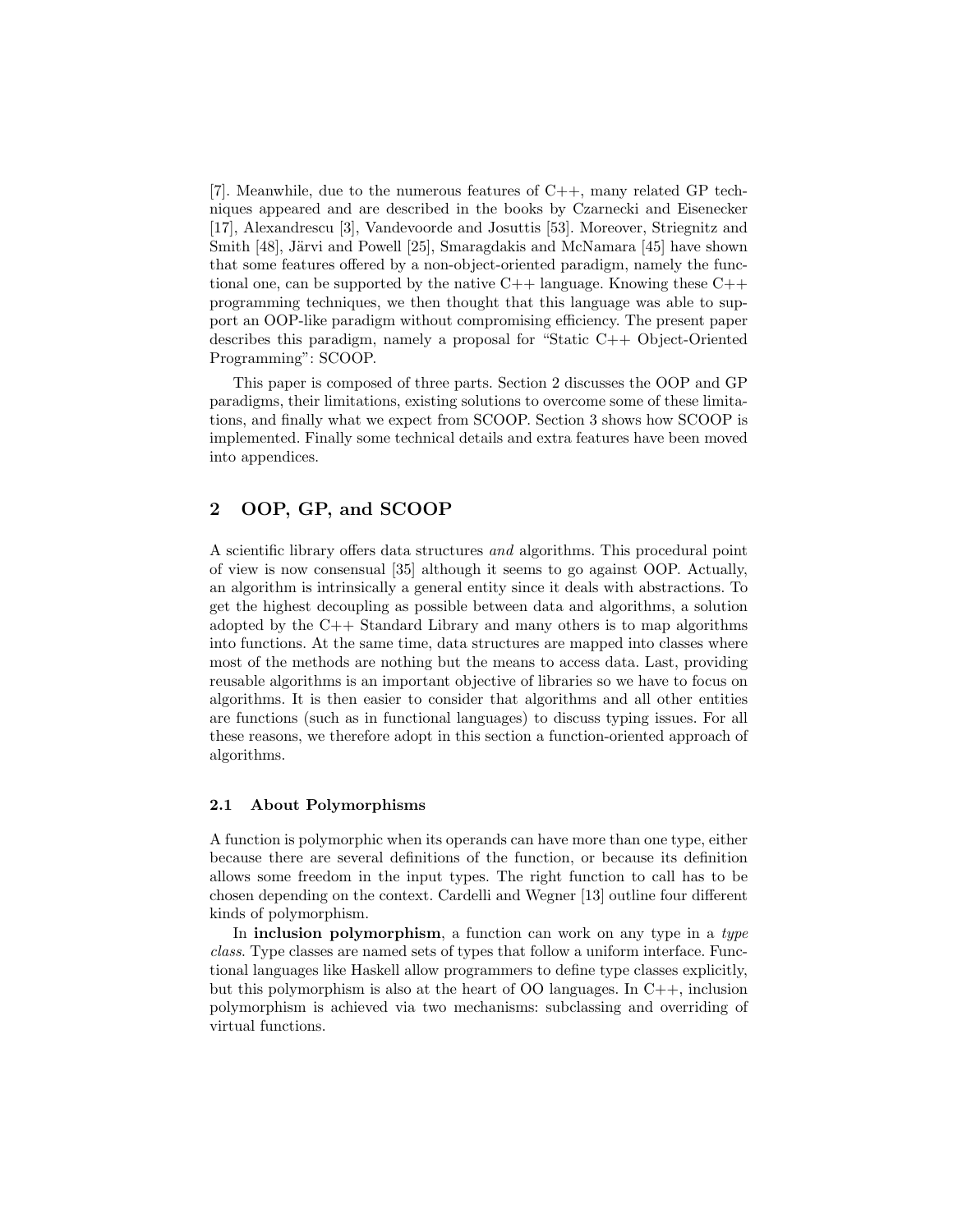Subclassing is used to define sets of types. The class (or struct) keyword is used to define types that can be partially ordered through a hierarchy: i.e., an inclusion relation<sup>1</sup>. A function which expects a pointer or reference to a class A will accept an instance of  $A$  or any subclass of  $A$ . It can be noted that  $C++s$ typing rules make no difference between a pointer to an object whose type is exactly  $\Lambda$  and a pointer to an object whose type belongs to the type class of  $\Lambda^2$ .

Overriding of virtual functions allows types whose operations have different implementations to share the same interface. This way, an operation can be implemented differently in a subclass of A than it is in A. Inclusion polymorphism is sometime called operation polymorphism for this reason.

These two aspects of inclusion polymorphism are hardly dissociable: it would make no sense to support overriding of virtual functions without subclassing, and subclassing would be nearly useless if all subclasses had to share the same implementation.

In parametric polymorphism, the type of the function is represented using at least one generic type variable. Parametric polymorphism really corresponds to ML generic functions, which are compiled only once, even if they are used with different types. Cardelli and Wegner states that Ada's generic functions are not to be considered as parametric polymorphism because they have to be instantiated explicitly each time they are used with a different type. They see Ada's generic functions as a way to produce several monomorphic functions by macro expansion. It would therefore be legitimate to wonder whether  $C++s$ function templates achieve parametric polymorphism. We claim it does, because unlike Ada's generics,  $C++$ 's templates are instantiated *implicitly*. In effect, it does not matter that C++ instantiates a function for each type while ML compiles only one function, because this is transparent to the user and can be regarded as an implementation detail<sup>3</sup>.

These two kinds of polymorphism are called universal. A nice property is that they are open-ended: it is always possible to introduce new types and to use them with existing functions. Two other kinds of polymorphism do not share this property. Cardelli and Wegner call them ad-hoc.

Overloading corresponds to the case where several functions with different types have the same name.

Coercion polymorphism comes from implicit conversions of arguments. These conversions allow a monomorphic function to appear to be polymorphic.

All these polymorphisms coexist in  $C_{++}$ , although we will discuss some notable incompatibilities in section 2.3. Furthermore, apart from virtual functions,

<sup>&</sup>lt;sup>1</sup> Inclusion polymorphism is usually based on a subtyping relation, but we do not enter the debate about "subclassing v. subtyping" [15].

<sup>&</sup>lt;sup>2</sup> In Ada, one can write  $access A$  or  $access A$ 'Class to distinguish a pointer to an instance of A from a pointer to an instance of any subclass of A.

<sup>3</sup> This implementation detail has an advantage, though: it allows specialized instantiations (i.e., template specializations). To establish a rough parallel with inclusion polymorphism, template specializations are to templates what method overriding is to subclassing. They allow to change the implementation for some types.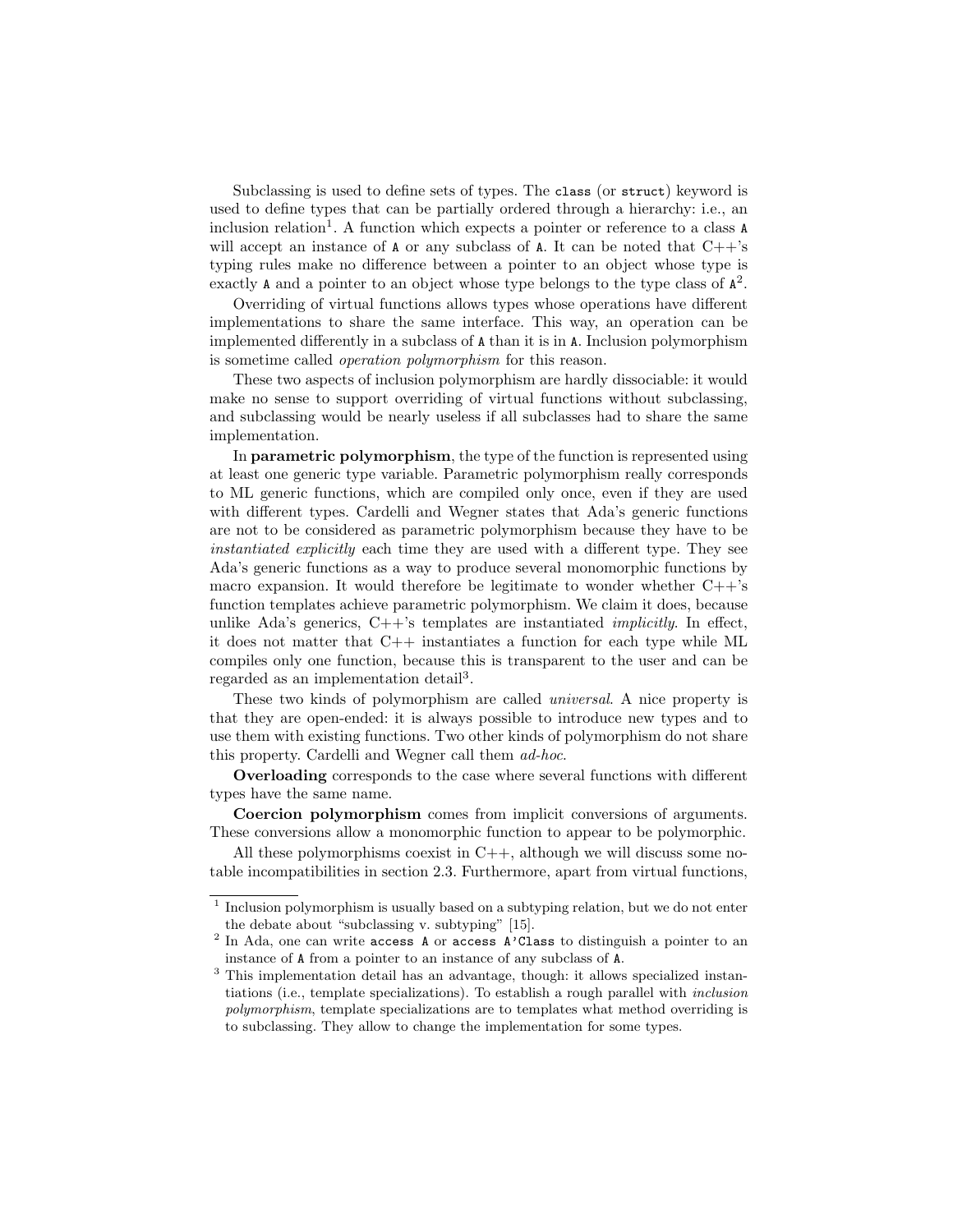the resolution of a polymorphic function call (i.e., choosing the right definition to use) is performed at compile-time.

### 2.2 About the Duality of OOP and GP

Duality of OOP and GP has been widely discussed since Meyer [33]. So we just recall here the aspects of this duality that are related to our problem.

Let us consider a simple function foo that has to run on different image types. In traditional OOP, the image abstraction is represented by an abstract class, Image, while a concrete image type (for instance Image2D) for a particular kind of 2D images, is a concrete subclass of the former. The same goes for the notion of "point" that gives rise to a similar family of classes: Point, which is abstract, and Point2D, a concrete subclass of Point. That leads to the following  $\text{code}^4$ :

```
struct Image {
  virtual void set(const Point & p, int val) = 0;
};
struct Image2D : public Image {
  virtual void set(const Point & p, int val) { /* impl */ }
};
void foo(Image& input, const Point& p) {
  // does something like :
  input. set (p, 51);
}
int main() {
  Image2D ima; Point2D p;
  foo(ima, p);
}
```
foo is a polymorphic function thanks to inclusion through class inheritance. The call input.set(p, 51) results in a run-time dispatch mechanism which binds this call to the proper implementation, namely Image2D::set. In the equivalent GP code, there is no need for inheritance.

```
struct Image2D {
 void set(const Point2D& p, int val) { /* impl */}
};
template <class IMAGE, class POINT>
void foo(IMAGE& input, const POINT& p) {
 // does something like :
 input.set(p, 51);}
```
<sup>4</sup> Please note that, for simplification purpose, we use struct instead of class and that we do not show the source code corresponding to the Point hierarchy.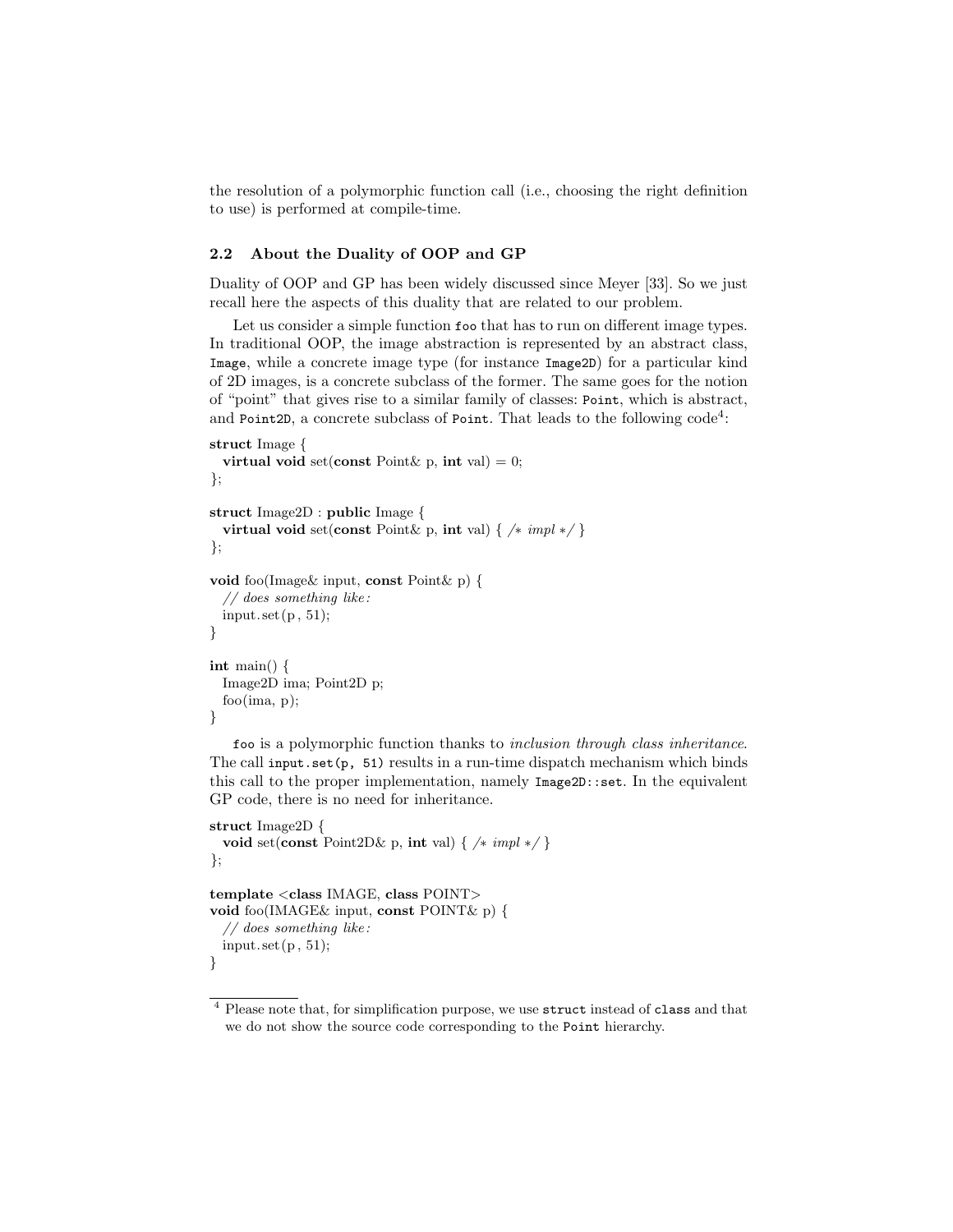```
int main() \{Image2D ima; Point2D p;
 foo(ima, p);
}
```
foo is now polymorphic through parameterization. At compile-time, a particular version of foo is instantiated, foo<Image2D, Point2d>, dedicated to the particular call to foo in main. The basic idea of GP is that all exact types are known at compile-time. Consequently, functions are specialized by the compiler; moreover, every function call can be inlined. This kind of programming thus leads to efficient executable codes.

The table below briefly compares different aspects of OOP and GP.

| notion         | OOP                                                                       | GP                                 |
|----------------|---------------------------------------------------------------------------|------------------------------------|
| typing         | named typing through class names                                          | structural                         |
|                | so explicit in class definitions                                          | so only described in documentation |
| abstraction    | abstract class                                                            | formal parameter                   |
| (e.g., image)  | (e.g., <b>Image</b> )                                                     | (e.g., IMAGE)                      |
| inheritance    | is the way to handle abstractions                                         | is only a way to factorize code    |
| method         | no-variant                                                                |                                    |
| (set)          | (Image::set(Point, int))                                                  |                                    |
|                | Image2D::set(Point, int))                                                 |                                    |
| algorithm      | a single code at program-time                                             | a single meta-code at program-time |
| $({\rm{foo}})$ | (foo)                                                                     | (template<> foo)                   |
|                | and a unique version at compile-time and several versions at compile-time |                                    |
|                | (foo)                                                                     | $(foo, etc.)$                      |
| efficiency     | poor                                                                      | high                               |

From the C++ compiler typing point of view, our OOP code can be translated into:

type Image = { set : Point  $\rightarrow$  Int  $\rightarrow$  Void }

foo : Image  $\rightarrow$  Point  $\rightarrow$  Void

foo is restricted to objects whose types are respectively subclasses of Image and Point. For our GP code, things are very different. First, the image abstraction is not explicitly defined in code; it is thus unknown by the compiler. Second, both formal parameters of foo are anonymous. We then rename them respectively "I" and "P" in the lines below and we get:

 $\forall I, \forall P, \text{foo}: I \rightarrow P \rightarrow \text{Void}$ 

Finally, if these two pieces of code seem at a first sight equivalent, they do not correspond to the same typing behavior of the  $C_{++}$  language. Thus, they are treated differently by the compiler and have different advantages and drawbacks. The programmer then faces the duality of OOP and GP and has to determinate which paradigm is best suited to her requirements.

During the last few years, the duality between OOP and GP has given rise to several studies.

Different authors have worked on the translation of some design patterns [22] into GP; let us mention Géraud et al.  $[23]$ , Langer  $[27]$ , Duret-Lutz et al.  $[20]$ , Alexandrescu [3], Régis-Gianas and Poss [40].

Another example concerns the virtual types construct, which belongs to the OOP world even if very few OO languages feature it. This construct has been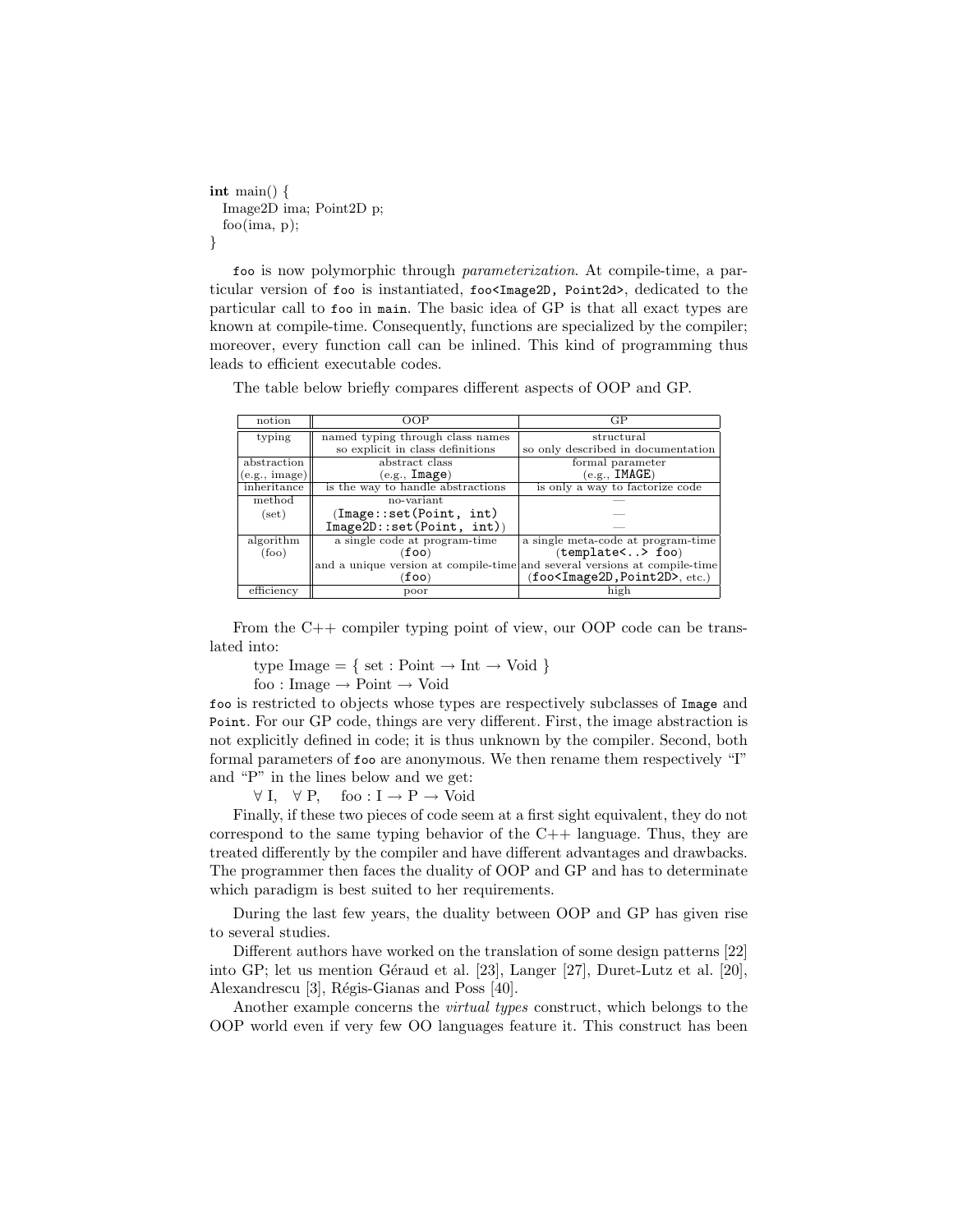proposed as an extension of the Java language by Thorup [51] and a debate about the translation and equivalence of this construct in the GP world has followed [10, 52, 41].

Since the notion of virtual type is of high importance in the following of this paper, let us give a more elaborate version of our previous example. In an augmented  $C_{++}$  language, we would like to express that both families of image and point classes are related. To that aim, we could write:

```
struct Image {
 virtual typedef Point point type = 0;
 virtual void set(const point type \& p, int val) = 0;
};
struct Image2D : public Image {
 virtual typedef Point2D point_type;
 virtual void set(const point type & p, int val) { /* impl */ }
};
```
point\_type is declared in the Image class to be an "abstract type alias" (virtual typedef .. point\_type = 0;) with a constraint: in subclasses of Image, this type should be a subclass of Point. In the concrete class Image2D, the alias point\_type is defined to be Point2D. Actually, the behavior of such a construct is similar to the one of virtual member functions: using point\_type on an image object depends on the exact type of the object. A sample use is depicted hereafter:

```
Image* ima = new Image2D();
// ...
Point∗ p = new (ima->point_type));
```
At run-time, the particular exact type of p is Point2D since the exact type of ima is Image2D.

An about equivalent GP code in also an augmented  $C++$  is as follows:

```
struct Image2D {
  typedef Point2D point_type;
  void set(const point type & p, int val) { /* impl */ }
};
template < class Iwhere I {
  typedef point_type;
  void set(const point_type&, int);
}
void foo(I& input, const typename I::point type& p) {
  // does something like :
  input. set (p, 51);
}
```
int main() {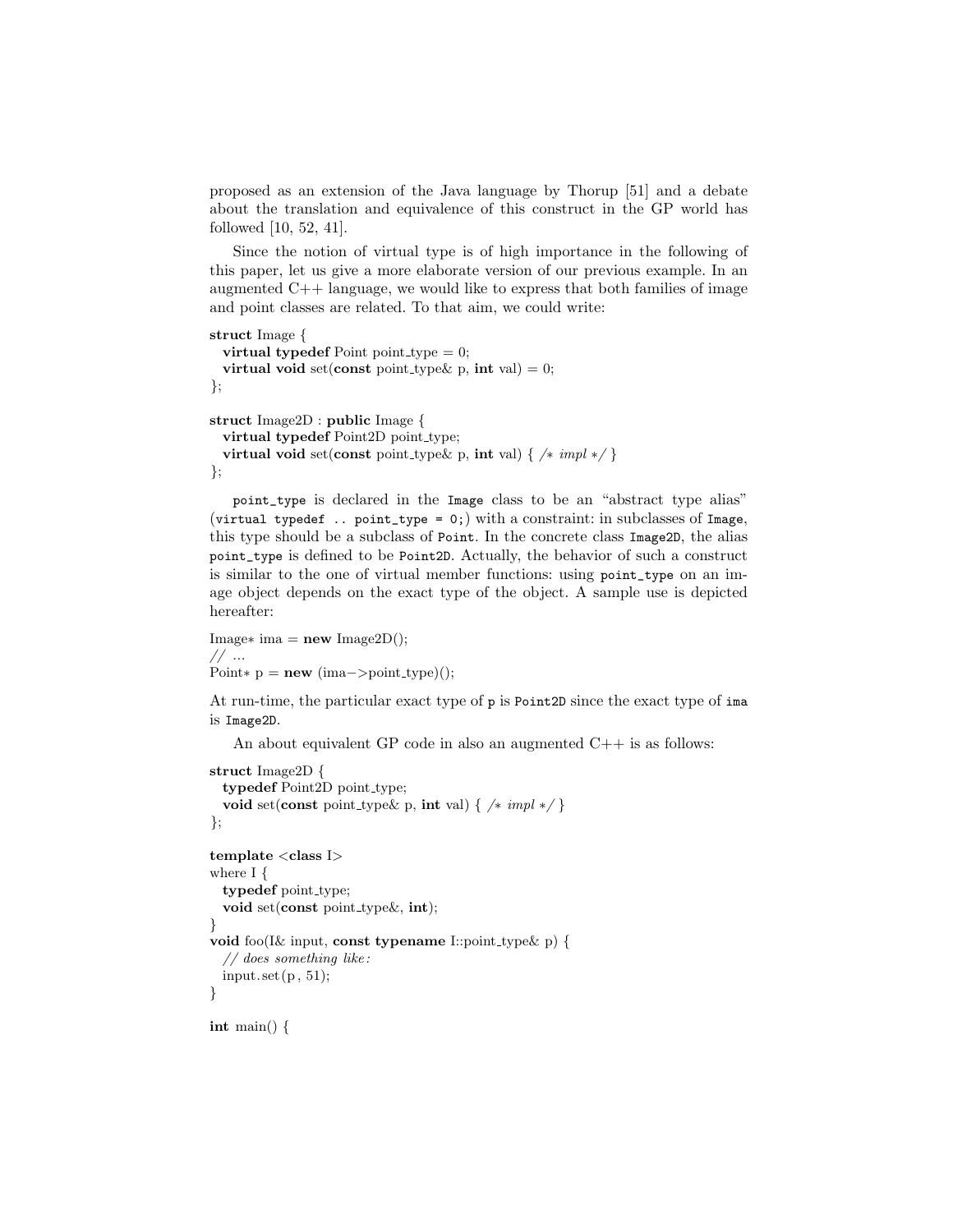```
Image2D ima; Point2D p;
 foo(ima, p);
}
```
Such as in the original GP code, inheritance is not used and typing is fully structural. On the other hand, a *where clause* has been inserted in foo's signature to precise the nature of acceptable type values for I. This construct, which has its origin in CLU [30], can be found in Theta [29], and has also been proposed as an extension of the Java language [36]. From the compiler point of view, foo's type is much more precise than in the traditional GP code. Finally, in both  $C++$  OOP augmented with virtual types and  $C++$  GP augmented with where clauses, we get stronger expressiveness.

#### 2.3 OOP and GP Limitations in C++

Object-Oriented Programming relies principally on the inclusion polymorphism. Its main drawback lies in the indirections necessary to run-time resolution of virtual methods. This run-time penalty is undesirable in highly computational code; we measured that getting rid of virtual methods could speed up an algorithm by a factor of 3 [24].

This paradigm implies a loss of typing: as soon as an object is seen as one of its base classes, the compiler looses some information. This limits optimization opportunities for the compiler, but also type expressiveness for the developer. For instance, once the exact type of the object has been lost, type deduction (T::deducted\_type) is not possible. This last point can be alleviated by the use of virtual types  $[52]$ , which are not supported by  $C++$ .

The example of the previous section also expresses the need for covariance: foo calls the method set whose expected behavior is covariant. foo precisely calls Image2D::set(Point2D,int) in the GP version, whereas the call in the OOP version corresponds to Image::set(Point,int).

Generic Programing on the other hand relies on parametric polymorphism and proscribes virtual functions, hence inclusion polymorphism. The key rule is that the exact type of each object has to be known at compile-time. This allows the compiler to perform many optimizations. We can distinguish three kinds of issues in this paradigm:

- the rejection of operations that cannot be typed statically,
- the closed world assumption,
- the lack of template constraints.

The first issues stem from the will to remain statically typed. Virtual functions are banished, and this is akin to rejecting inclusion polymorphism. Furthermore there is no way to declare an heterogeneous list and to update it at run-time, or, more precisely to dynamically replace an attribute by an object of a compatible subtype. These operations cannot be statically typed, there can be no way around this.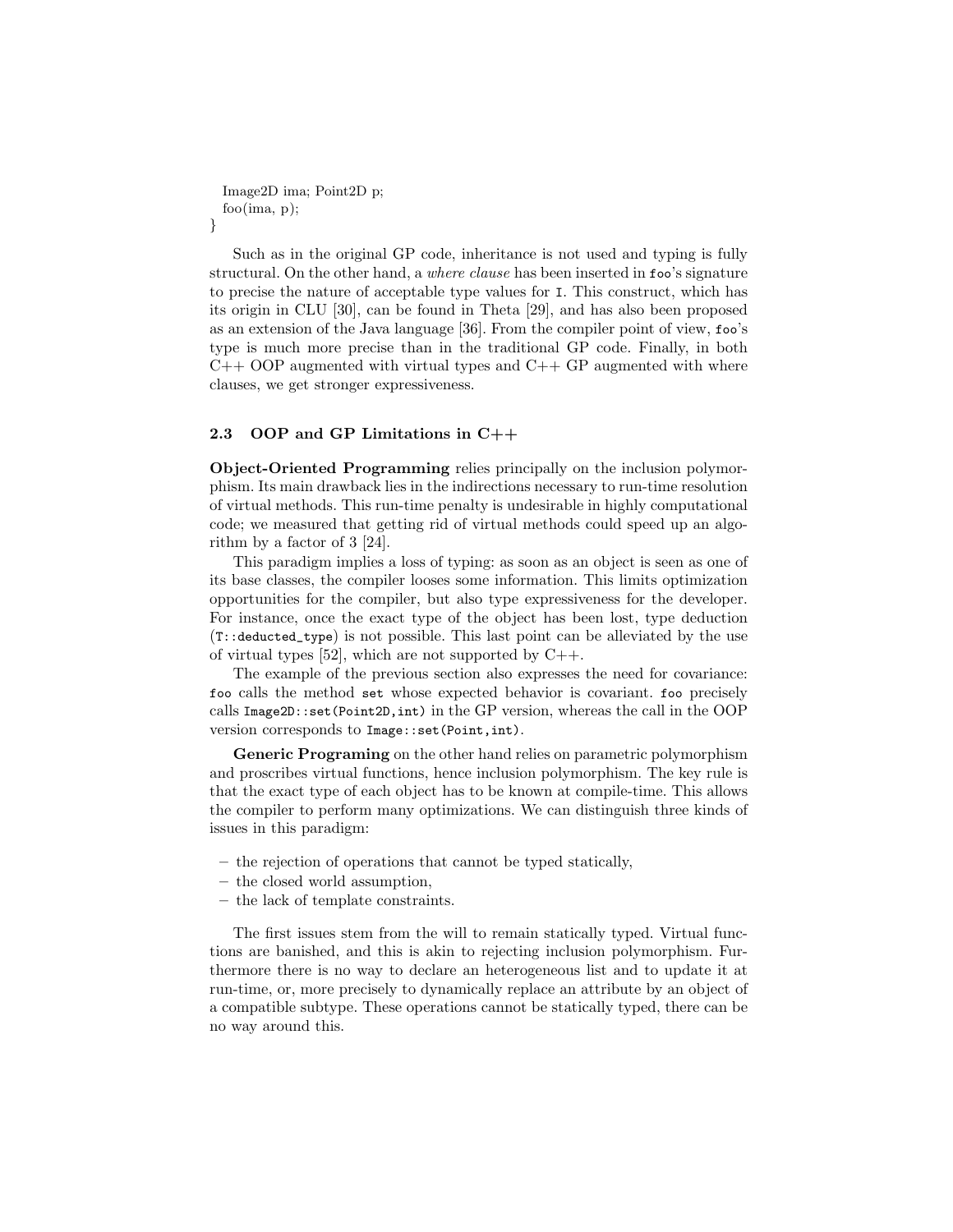The closed world assumption refers to the fact that C++'s templates do not support separate compilation. Indeed, in a project that uses parametric polymorphism exclusively it prevents separate compilation, because the compiler must always know all type definitions. Such monolithic compilation leads to longer build times but gives the compiler more optimization opportunities. The C++ standard [1] supports separate compilation of templates via the export keyword, but this feature has not been implemented in mainstream C++ compilers yet.

| void foo $(A1\&$ arg)<br>arg.m1() | template < class A1><br>void foo $(A1\&$ arg)<br>arg.m1()                                                                                             | template < class A1><br>void foo $(A1\&$ arg)<br>arg.m1() |
|-----------------------------------|-------------------------------------------------------------------------------------------------------------------------------------------------------|-----------------------------------------------------------|
| void foo $(A2\&$ arg)<br>arg.m2() | template <class a2=""><br/>void foo<math>(A2\&amp;</math> arg) // illegal void foo<math>\langle A2 \rangle (A2\&amp;</math> arg)<br/>arg.m2()</class> | template <<br>arg.m2()                                    |

Fig. 1. Overloading can be mixed with inclusion polymorphism (left), but will not work with unconstrained parametric polymorphism (middle and right).

The remaining issues come from bad interactions between parametric polymorphism and other polymorphisms in  $C++$ . For instance, because template arguments are unconstrained, one cannot easily overload function templates. Figure 1 illustrates this problem. When using inclusion polymorphism (left), the compiler knows how to resolve the overloading: if arg is an instance of a subclass of A1, resp. A2, it should be used with the first resp. second definition of foo(). We therefore have two implementations of foo() handling two different sets of types. These two sets are not closed (it is always possible to add new subclasses), but they are constrained. Arbitrary types cannot be added unless they are subtypes of A1 or A2. This constraint, which distinguishes the two sets of types, allows the compiler to resolve the overloading.

In generic programming, such an overloading could not be achieved, because of the lack of constraints on template parameters. The middle column on Figure 1 shows a straightforward translation of the previous example into parametric polymorphism. Because template parameters cannot be constrained, the function's arguments have to be generalized for any type A, and for any type B. Of course, the resulting piece of code is not legal in  $C++$  because both functions have the same type. A valid possibility (on the right of Figure 1), is to write a definition of foo for any type A1, and then specialize this definition for type A2. However, this specialization will only work for one type (A2), and would have to be repeated for each other type that must be handled this way.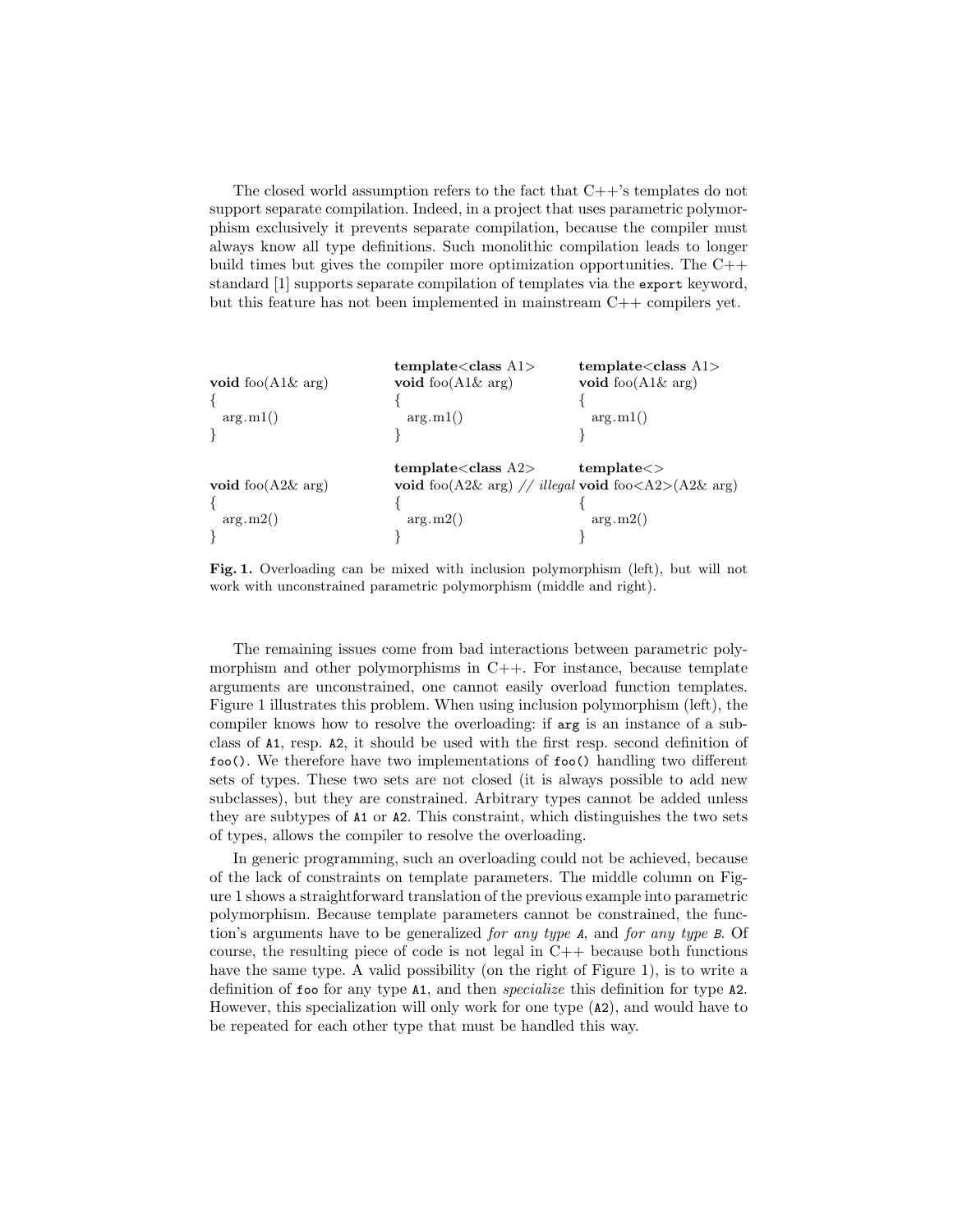Solving overloading is not the only reason to constrain template arguments, it can also help catching errors. Libraries like STL, which rely on generic programming, document the requirements that type arguments must satisfy. These constraints are gathered into concepts such as forward iterator or associative container [47]. However, these concepts appear only in the documentation, not in typing. Although some techniques have been devised and implemented in SGI's STL to check concepts at compile-time, the typing of the library still allows a function expecting a forward iterator to be instantiated with an associative container. Even if the compilation will fail, this technique will not prevent the compiler from instantiating the function, leading to cryptic error messages, because some function part of the forward iterator requirements will not be found in the passed associative container. Could the forward iterator have been expressed as a constraint on the argument type, the error would have been caught at the right time i.e. during the attempt to instantiate the function template, not after the instantiation.

#### 2.4 Existing Clues

As just mentioned, some people have already devised ways to check constraints. Siek and Lumsdaine [43] and McNamara and Smaragdakis [32] present a technique to check template arguments. This technique relies on a short checking code inserted at the top of a function template. This code fails to compile if an argument does not satisfy its requirements and is turned into a no-op otherwise. This technique is an effective means of performing structural checks on template arguments to catch errors earlier. However, constraints are just checked, they are not expressed as part of function types. In particular, overloading issues discussed in the previous section are not solved. Overloading has to be solved by the compiler before template instantiation, so any technique that works after template instantiation does not help.

Ways to express constraints by subtyping exist in Eiffel [34] and has been proposed as a Java extension by Bracha et al. [8]. Figure 2 shows how a similar C++ extension could be applied to the example from Section 2.2.

We have introduced an explicit construct through the keyword concept to express the definition of image, the structural type of images. This construct is also similar to the notion of signatures proposed by Baumgartner and Russo [6] as a C++ extension. Having explicitly a definition of image constraints the formal parameter I in foo's type.

Some interesting constructions used to constrain parametric polymorphism or to emulate dynamic dispatch statically rely on a idiom known as the Barton and Nackman trick [5] also known as the Curiously Recurring Template Pattern [16]. The idea is that a super class is parameterized by its immediate subclass (Figure 3), so that it can define methods for this subclass.

For instance the Barton and Nackman trick has been used by Furnish [21] to constrain parametric polymorphism and simplify the Expression Template technique of Veldhuizen [54].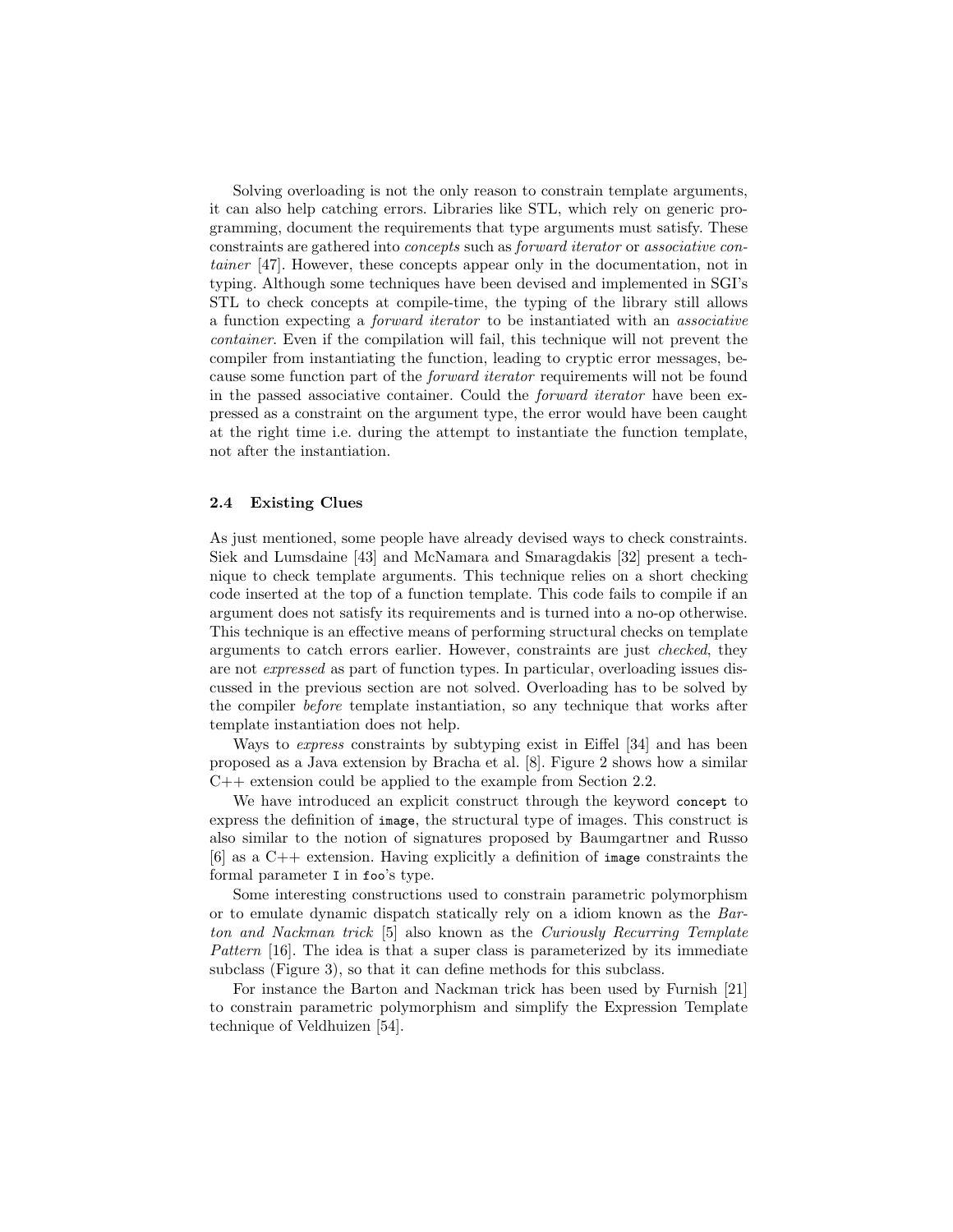```
concept image {
  typedef point_type;
  void set(const point_type& p, int val);
};
struct Image2D models image {
  typedef Point2D point_type;
  void set(const point type& p, int val) { /∗ impl ∗/ }
};
template <class I models image>
void foo(I& input, const typename I::point type& p) {
  // does something with:
 input.set(p, 51);}
int main() {
  Image2D ima; Point2D p;
  foo(ima, p);
}
```
Fig. 2. Extending C++ to support concept constraints



Fig. 3. The Barton and Nackman trick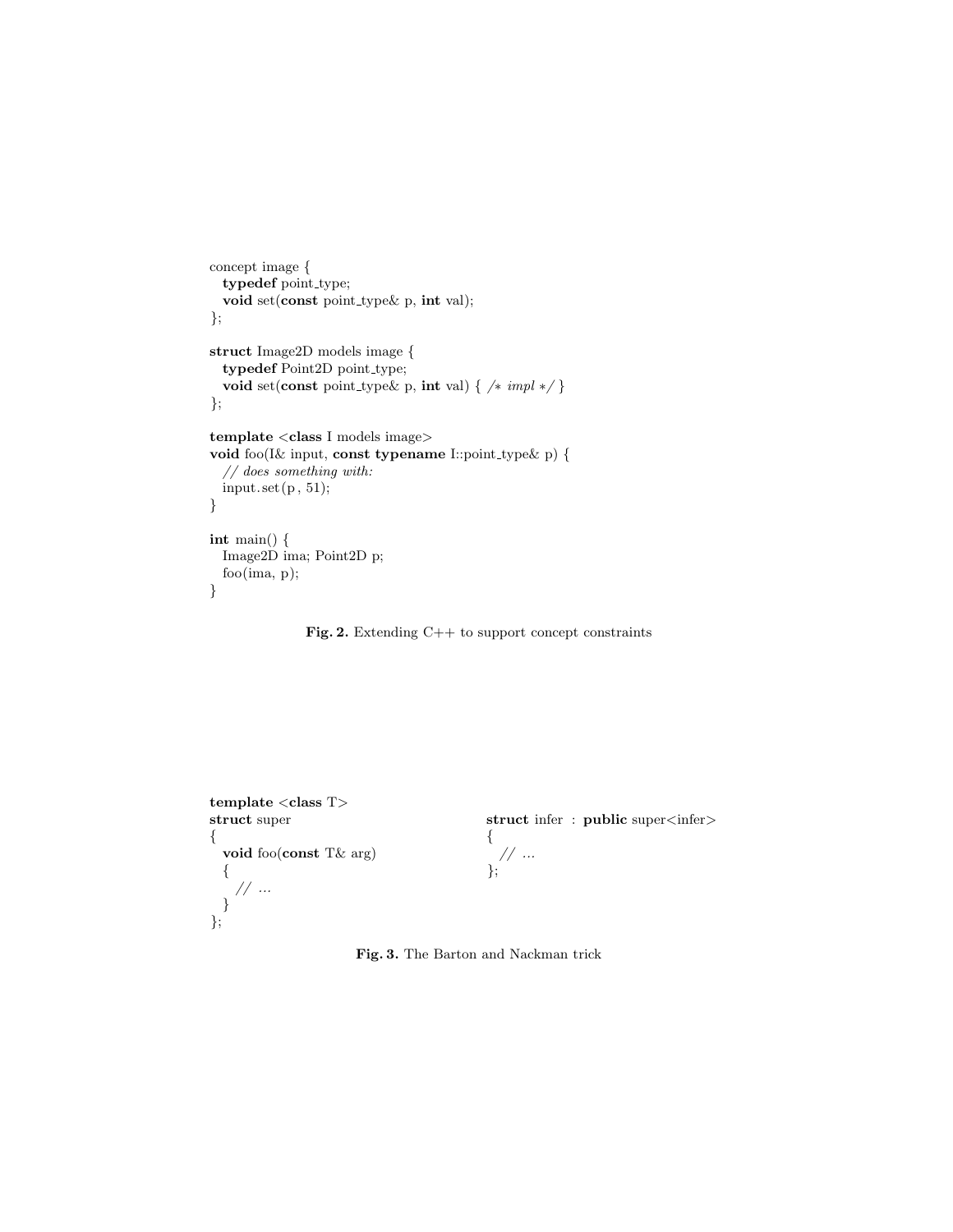#### 2.5 Objectives of SCOOP

Our objective in this paper is to show how inclusion polymorphism can be almost completely emulated using parametric polymorphism in C++ while preserving most OOP features. Let us define our requirements.

Class Hierarchies. Developers should express (static) class hierarchies just like in the traditional (dynamic) C++ OOP paradigm. They can draw UML static diagrams to depict inheritance relationships between classes of their programs. When they have a class in OO, say Bar, its translation in SCOOP is a single class template:  $Bar<sup>5</sup>$ .

Named Typing. When a scientific practitioner designs a software library, it is convenient to reproduce in programs the names of the different abstractions of the application domain. Following this idea, there is an effective benefit to make explicit the relationships between concrete classes and their corresponding abstractions to get a more readable class taxonomy. We thus prefer named typing over structural typing for SCOOP.

*Multiple Inheritance.* In the object model of  $C_{++}$ , a class can inherits of several classes at the same time. There is no reason to give up this feature in SCOOP.

*Overriding.* With  $C++$  inheritance come the notions of pure virtual functions, of virtual functions, and of overriding functions in subclasses. We want to reproduce their behavior in SCOOP but without their associated overhead.

Virtual Types. This convenient tool (see sections 2.2 and 2.3) allows to express that a class encloses polymorphic typedefs. Furthermore, it allows to get covariance for member functions. Even if virtual types does not exist in primary  $C_{++}$ , we want to express them in SCOOP.

Method Covariance. It seems reasonable to support method covariance in SCOOP, and particularly binary methods. Since our context is static typing with parametric polymorphism, the  $C++$  compiler may ensure that we do not get typing problems eventually.

Overloading. In the context of scientific computing, having overloading is crucial. For instance, we expect from the operator "+" to be an over-overloaded function in an algebraic library. Moreover, overloading helps to handle a situation that often arises in scientific libraries: some algorithms have a general implementation but also have different more efficient implementation for particular families of objects. We want to ensure in SCOOP that overloading is as simply manageable as in OOP.

<sup>5</sup> We are aware of a solution to encode static class hierarchies that is different to the one presented later on in this paper. However, one drawback of this alternate solution is to duplicate every class: having a class Bar in OOP gives rise to a couple of classes in the static hierarchy. To our opinion, this is both counter-intuitive and tedious.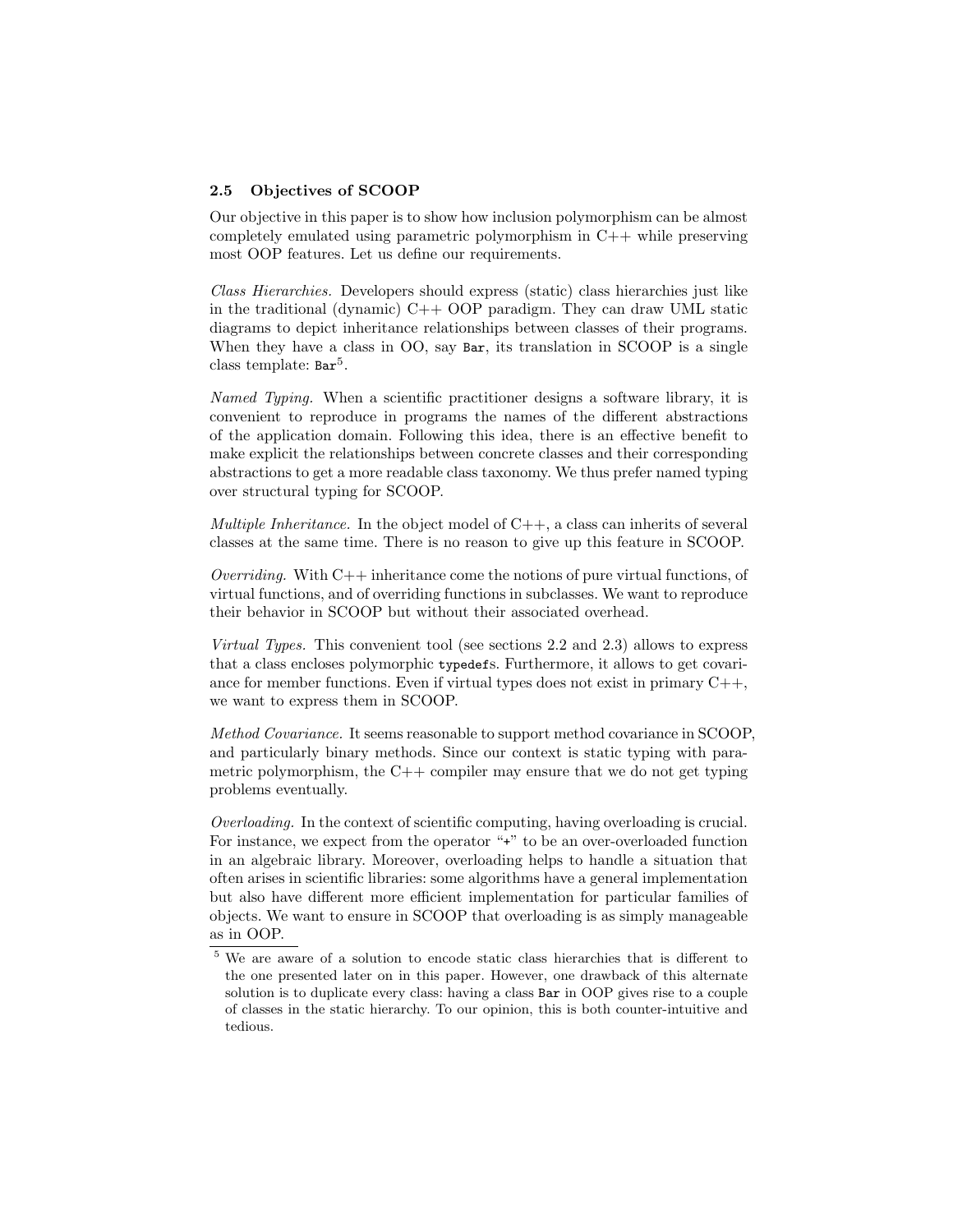Multimethods. Algorithms are often functions with several input or arguments. Since the source code of an algorithm can also vary with the nature and number of its input, we need multimethods.

Parameter Bounds. Routines of scientific libraries have to be mapped into strongly typed functions. First, this requirement results in a comfort for the users since it prevents them from writing error-prone programs. Second, this requirement is helpful to disambiguate both overloading and multimethod dispatch.

## 3 Description of SCOOP

#### 3.1 Static Hierarchies

Static hierarchies are meta-hierarchies that result in real hierarchies after various static computations like parameter valuations. With them, we are able to know all types statically hence avoiding the overhead of virtual method resolution. Basically, the core of our static hierarchy system is a generalization of the Barton & Nackman trick [5]. Veldhuizen [55] had already discussed some extensions of this technique and assumed the possibility to apply it to hierarchies with several levels. We effectively managed to generalize these techniques to entire, multiplelevel hierarchies.

Our hierarchy system is illustrated in Figure 4. This figure gives an example of a meta-hierarchy, as designed by the developer, and describes the different final hierarchies obtained, according to the instantiated class. The corresponding  $C++$  code is given in Figure 5. This kind of hierarchy gives us the possibility to define abstract classes (class A), concrete extensible classes (class B), and final classes (class C). Non final classes are parameterized by **EXACT** that basically represents the type of the object effectively instantiated. Additionally, any class hierarchy must inherit from a special base class called Any. This class factorizes some general mechanisms whose role are detailed later.

Instantiations of abstract classes are prevented by protecting their constructors. The interfaces and the dispatch mechanisms they provide are detailed in Section 3.2.

Extensible concrete classes can be instantiated and extended by subclassing. Since the type of the object effectively instantiated must be propagated through the hierarchy, this kind of class has a double behavior. When such a class B is extended and is not the instantiated class, it must propagate its EXACT type parameter to its base classes. When it is effectively instantiated, further subclassing is prevented by using the Itself terminator as EXACT parameter. Then, B cannot propagate its EXACT parameter directly and should propagate its own type, B<Itself>. To determine the effective EXACT parameter to propagate, we

 $^6$  Non final classes are abstract classes or concrete classes that can be extended. Non  $\,$ parameterized classes are necessarily final in our paradigm.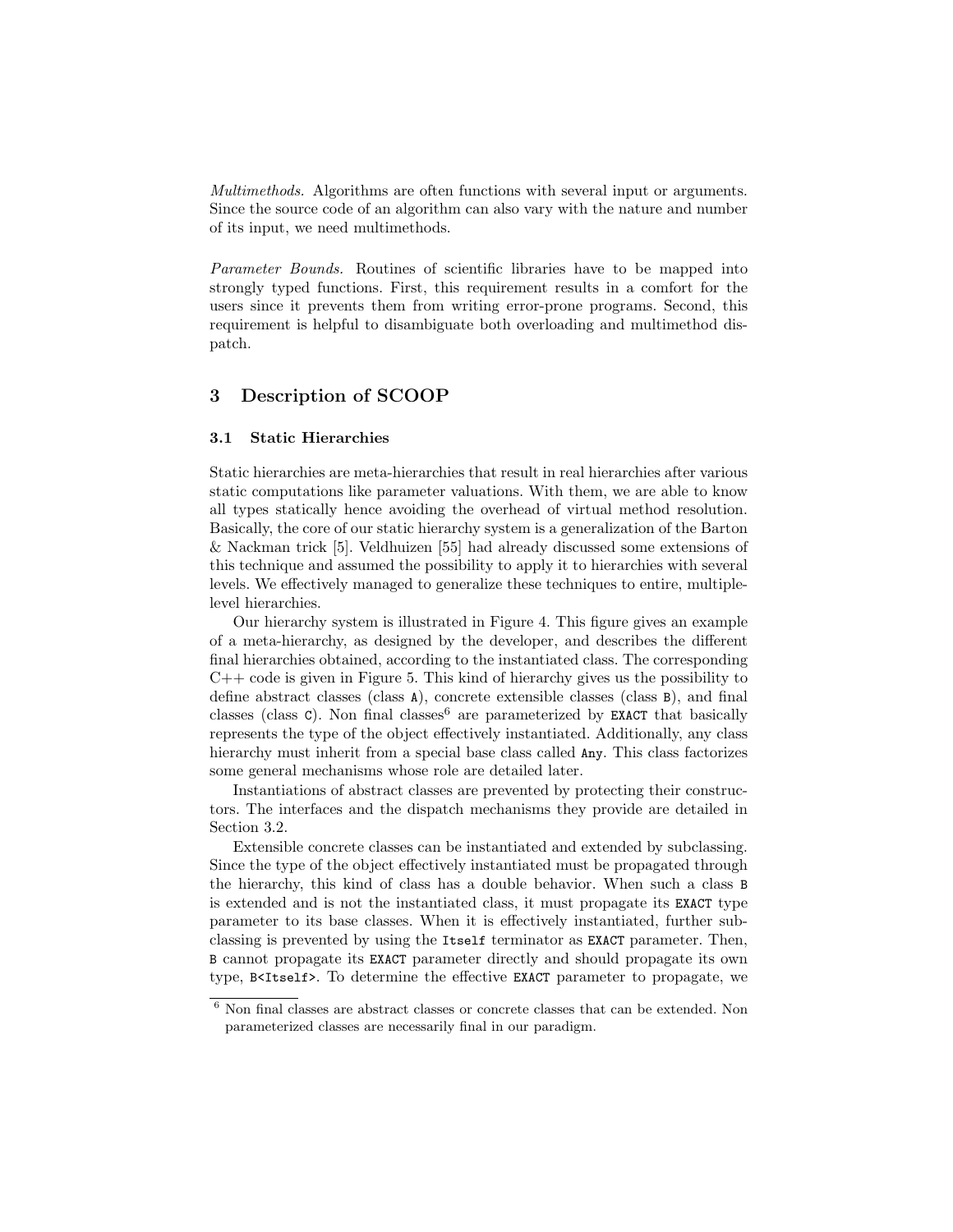



A single meta-hierarchy generates one class hierarchy per instantiable class. Our model can instantiate both leaf classes and intermediate ones. In this example, only B and C are instantiable, so only the above two hierarchies can be instantiated. Non final classes are parameterized by EXACT which represents the type of the object effectively instantiated. The type Itself is used as a terminator when instantiating extensible concrete classes.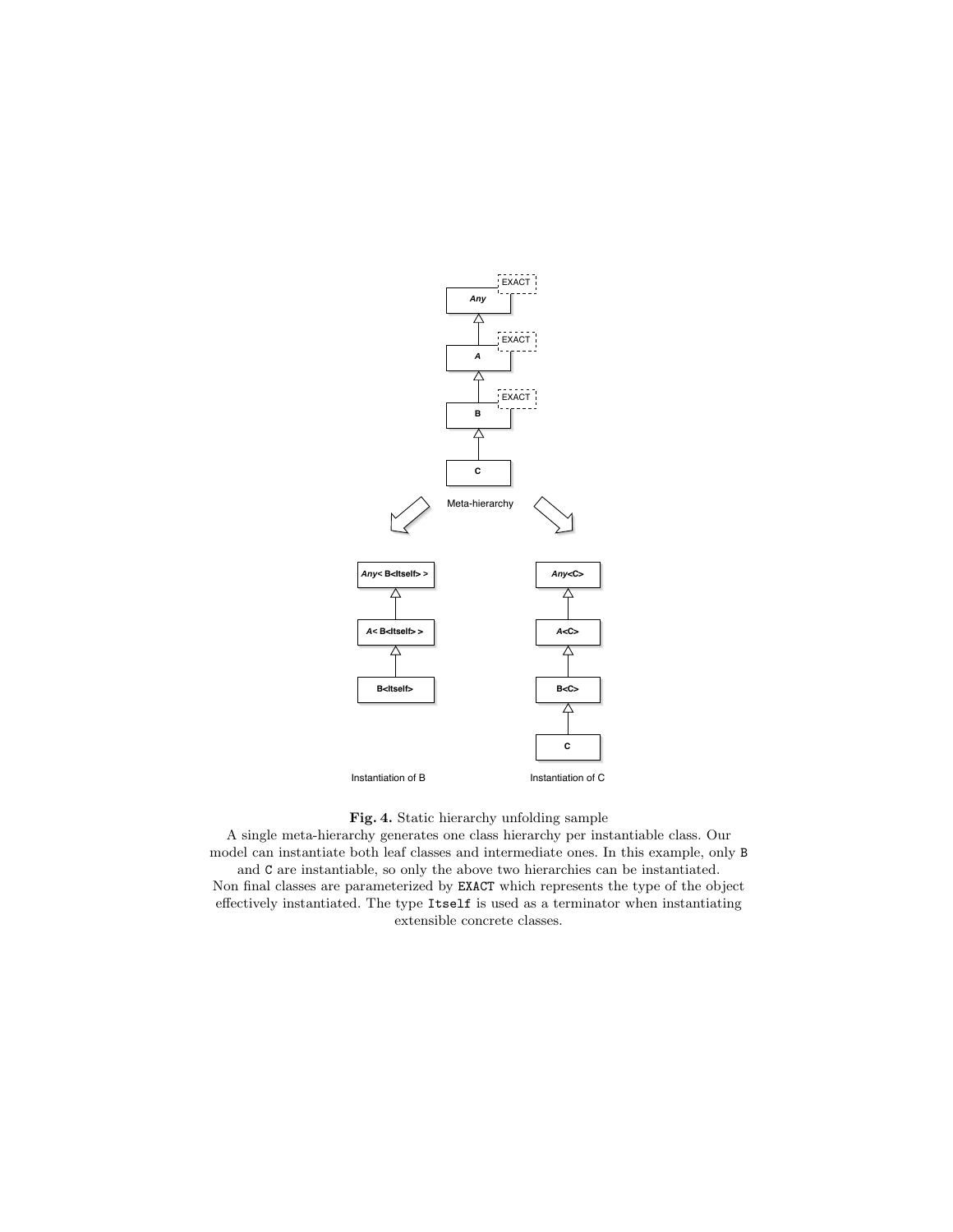// Hierarchy apparel

struct Itself { };

};

// find exact utility macro  $\#$ define find exact(Type)  $// \dots$ 

template  $<$ class $\textit{EXACT}$   $>$ class Any { // ...

// Hierarchy

// purely abstract class template <class EXACT> class A: public Any<EXACT> {

// ... };

// extensible concrete class  $template < class EXACT = Itself$ class B: public A<find exact(B)> {

// ... };

// final class class C: public B<C> { // ... };

Fig. 5. Static hierarchy sample: C++ code find\_exact(Type) mechanism is detailed in Appendix A.1.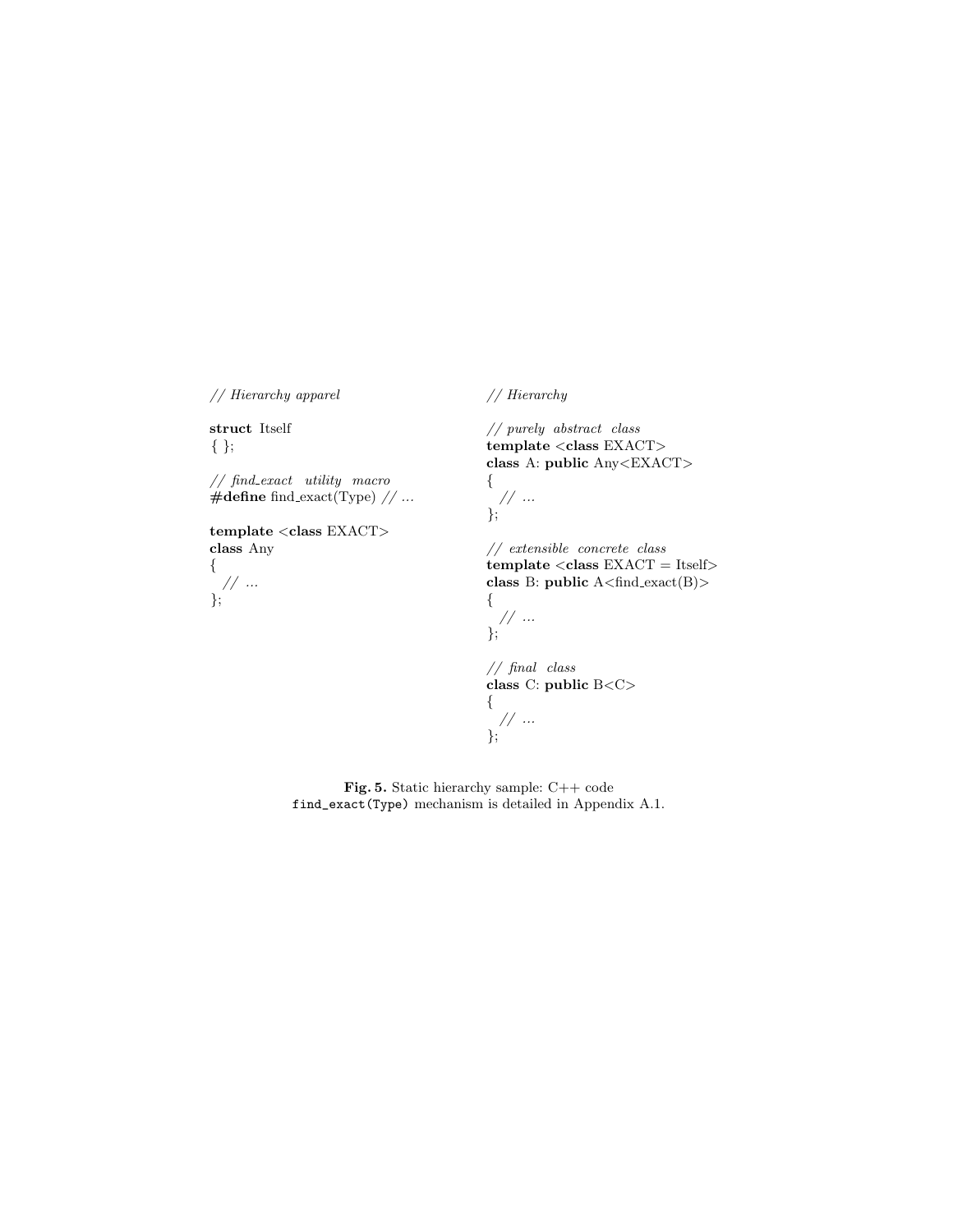use a meta-program called  $\text{find\_exact}(Type)$  whose principle and  $C++$  implementation are detailed in Appendix A.1. One should also notice that Itself is the default value for the EXACT parameter of extensible concrete classes. Thus, B sample class can be instantiated using the  $B \leq S$  syntax.

Itself classes cannot be extended by subclassing. Consequently, they do not need any EXACT parameterization since they are inevitably the instantiated type when they are part of the effective hierarchy. Then, they only have to propagate their own types to their parents.

Within our system, any static hierarchy involving  $n$  concrete classes can be unfolded into  $n$  distinct hierarchies, with  $n$  distinct base classes. Effectively, concrete classes instantiated from the same meta-hierarchy will have different base classes, so that some dynamic mechanisms are made impossible (see Section 2.3).

#### 3.2 Abstract Classes and Interfaces

In OOP, abstraction comes from the ability to express class interfaces without implementation. Our model keeps the idea that  $C++$  interfaces are represented by abstract classes. Abstract classes declare all the services their subclasses should provide. The compliance to a particular interface is then naturally ensured by the inheritance from the corresponding abstract class.

Instead of declaring pure virtual member functions, abstract classes define abstract member functions as dispatches to their actual implementation. This manual dispatch is made possible by the exact() accessor provided by the Any class. Basically, exact() downcasts the object to its EXACT type made available by the static hierarchy system presented in Section 3.1. In practice, exact() can be implemented with a simple static\_cast construct, but this basic mechanism forbids virtual inheritance<sup>7</sup> . Within our paradigm, an indirect consequence is that multiple inheritance implies inevitably virtual inheritance since Any is a utility base class common to all classes. Advanced techniques, making virtual and thus multiple inheritance possible, are detailed in Appendix A.2.

An example of an abstract class with a dispatched method is given in Figure 6. The corresponding  $C++$  code can be deduced naturally from this UML diagram. In the abstract class **A**, the method  $m(\ldots)$  calls its implementation  $m_i$ impl $(...).$  Method's interface and implementation are explicitly distinguished by using different names. This prevents recursive calls of the interface if the implementation is not defined. Of course, overriding the implementation is permitted. Thanks to the exact() downcast, m\_impl(...) is called on the type of the object effectively instantiated, which is necessarily a subclass of A. Thus, overriding rules are respected. Since the EXACT type is known statically, this kind of dispatch is entirely performed at compile-time and does not require the use of virtual symbol tables. Method dispatches can be inlined so that they finally come with no run-time overhead.

<sup>7</sup> Virtual inheritance occurs in diamond-shape hierarchies.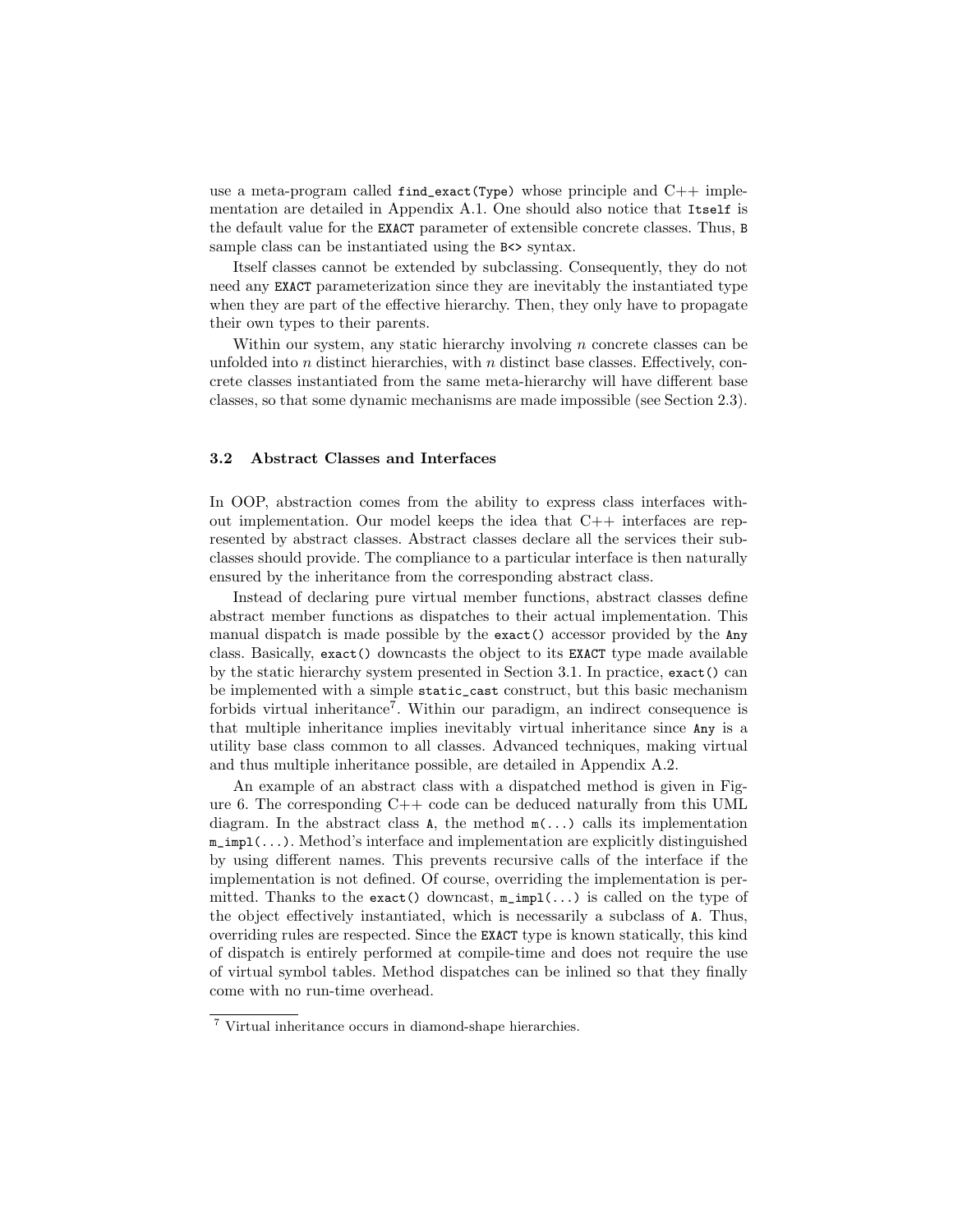

Fig. 6. Abstract class and dispatched abstract method sample

#### 3.3 Constraints on Parameters

Using SCOOP, it becomes possible to express constraints on types. Since we have inheritance between classes, we can specify that we only want a subclass of a particular type, thereby constraining the input type. Thus, OOP's ability to handle two different sets of types has been kept in SCOOP, as demonstrated in Figure 7.

Actually, two kinds of constraints are made possible: accept a type and all its subclasses or accept only this type. Both kinds of constraints are illustrated in Figure 8. We have the choice between letting the EXACT parameter free to accept all its subclasses, or freezing it (generally to Itself) to accept only this exact type.

#### 3.4 Associations

In SCOOP, the implementation of object composition or aggregation is very close to its equivalent in  $C++$  OOP. Figure 9 illustrates the way an aggregation relation is implemented in our paradigm, in comparison with classical OOP. We want a class B to aggregate an object of type C, which is an abstract class. The natural way to implement this in classical OOP is to maintain a pointer on an object of type C as a member of class B. In SCOOP, the corresponding meta-class B is parameterized by EXACT, as explained in Section 3.1. Since all types have to be known statically, B must know the effective type of the object it aggregates. A second parameter, EXACT\_C, is necessary to carry this type. Then, B only has to keep a pointer on an object of type C<EXACT\_C>. As explained in Section 3.3, this syntax ensures that the aggregated object type is a subclass of C. This provides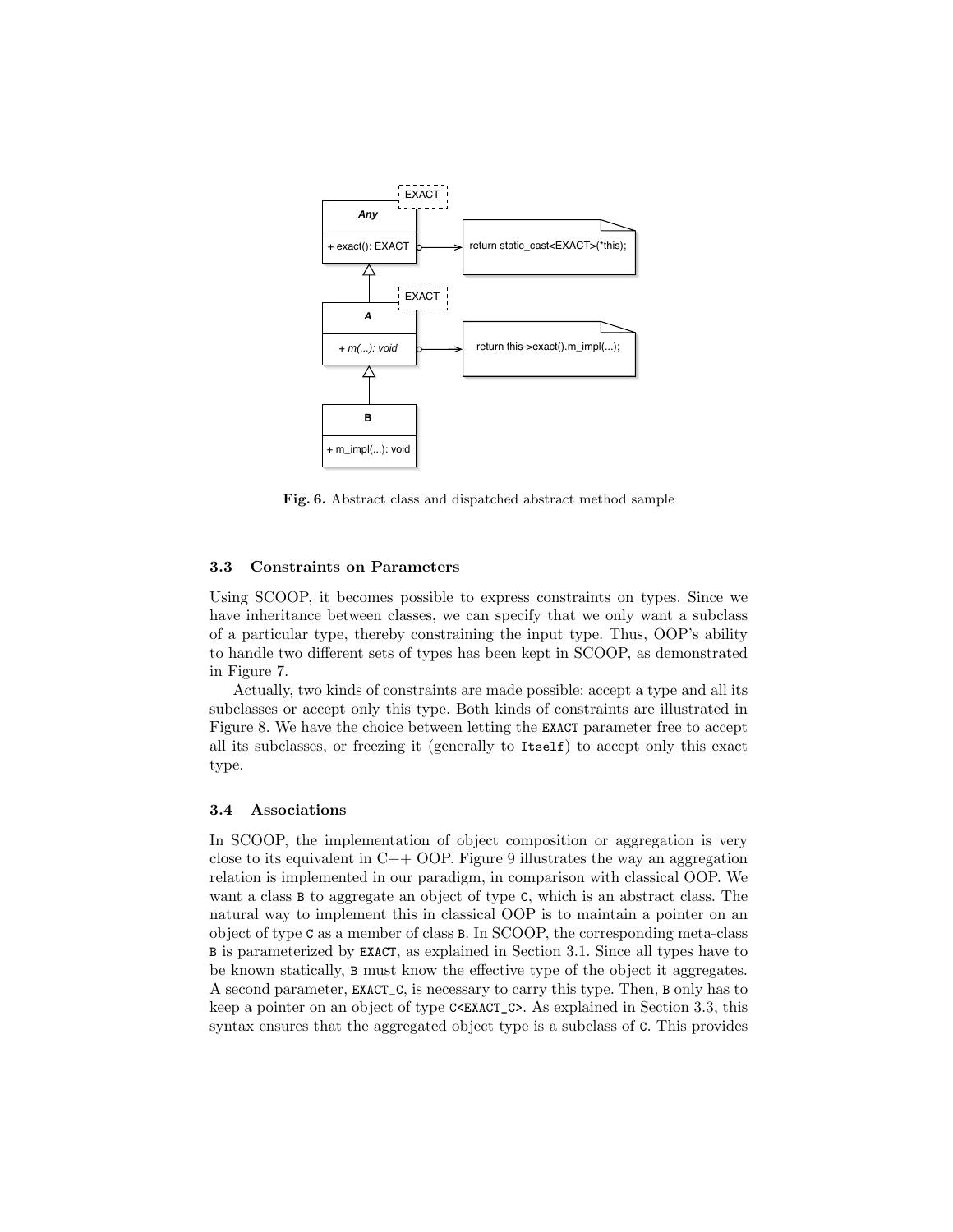void foo(A1& arg) {  $// \; \ldots$ } void foo(A2& arg) { // ... } template <class EXACT> void foo(A1<EXACT>& arg) {  $// \; ...$ } template <class EXACT> void foo(A2<EXACT>& arg) { // ... }

Fig. 7. Constraints on arguments and overloading Left (classical OOP) and right (SCOOP) codes have the same behavior. Classical overloading rules are applied in both cases. Subclasses of A1 and A2 are accepted in SCOOP too; the limitation of GP has been overcome.

template <class EXACT> void foo(A<EXACT>& a) { // ... }

void  $foo(A < Itself > & a)$ 

{ // ... }

Fig. 8. Kinds of constraints

On the left, A and all its subclasses are accepted. On the right, only exact A arguments are accepted. As mentioned in section 2.1, contrary to other languages like Ada, C++ cannot make this distinction; this is therefore another restriction overcome by SCOOP.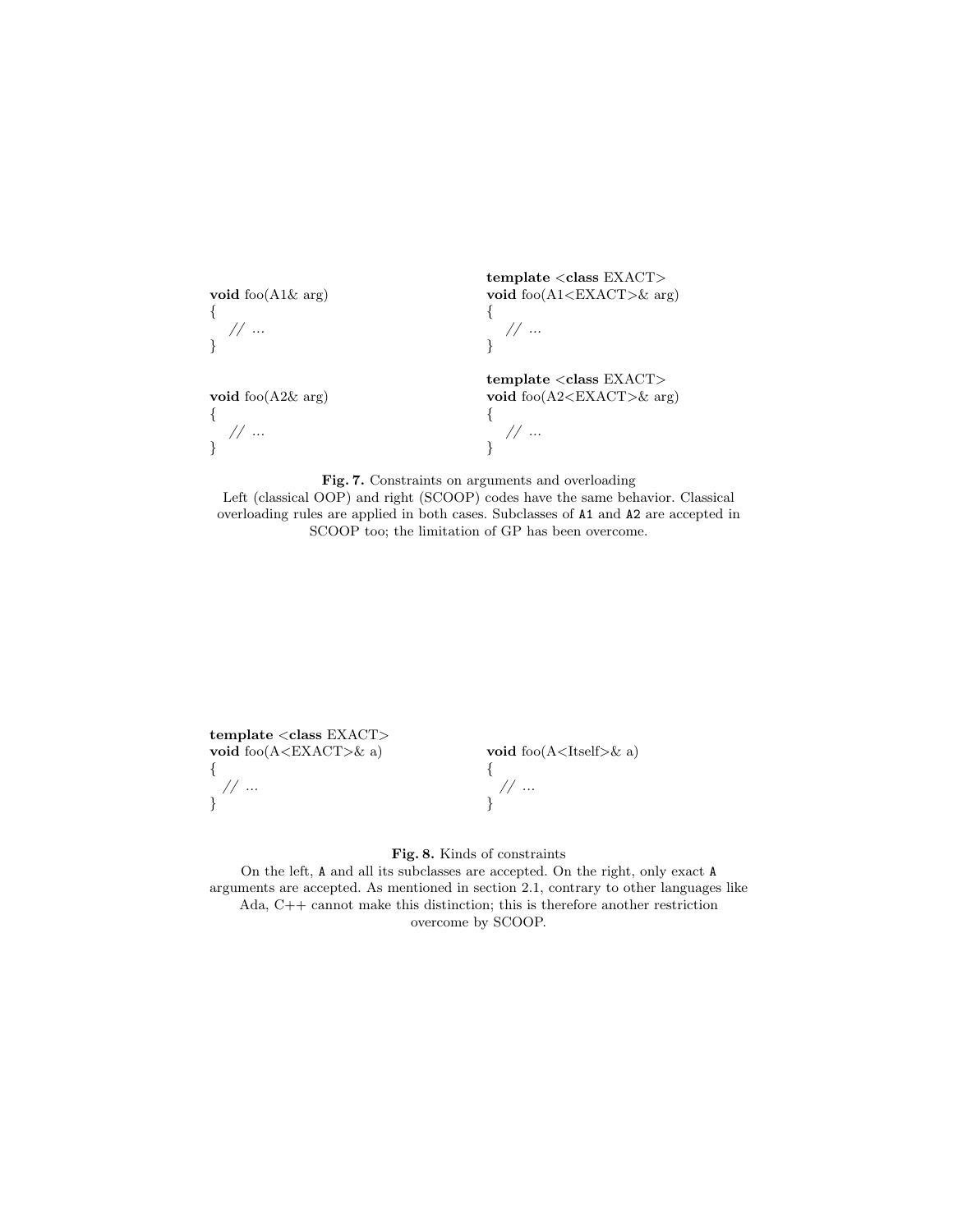stronger typing than the generic programming idioms for aggregation proposed in [20].

As for hierarchy unfolding (Section 3.1), this aggregation pattern generates as many versions of B as there are distinct parameters EXACT\_C. Each effective version of B is dedicated to a particular subclass of C. Thus, it is impossible to change dynamically the aggregated object for an object of another concrete type. This limitation is directly related to the rejection of dynamic operations, as mentioned in Section 2.3.



aggregation in classical OOP

aggregation in SCOOP

Fig. 9. Comparison of aggregation in OOP and SCOOP

#### 3.5 Covariant Arguments

Covariant parameters may be simulated in  $C++$  in several ways. It can be done by using a dynamic\_cast to check and convert at run-time the type of the argument. This method leads to unsafe and slower programs. Statically checked covariance has already been studied using templates in Surazhsky and Gil [50]. Their approach was rather complex though, since their typing system was weaker.

Using SCOOP, it is almost straightforward to get statically checked covariant parameters. We consider an example with images and points in 2 and 3 dimensions to illustrates argument covariance. Figure 10 depicts a UML diagram of our example. Since an Image2d can be seen as an Image, it is possible to give a Point3d (seen as a Point) to an Image2d. This is why classical OO languages either forbid it or perform dynamic type checking when argument covariance is involved.

Figure 11 details how this design would be implemented in SCOOP. This code works in three steps:

– Take a Point<P> argument in  $Image::set$  and downcast it into its exact type P. Taking a Point<P> argument ensures that P is a subclass of Point at this particular level of the hierarchy.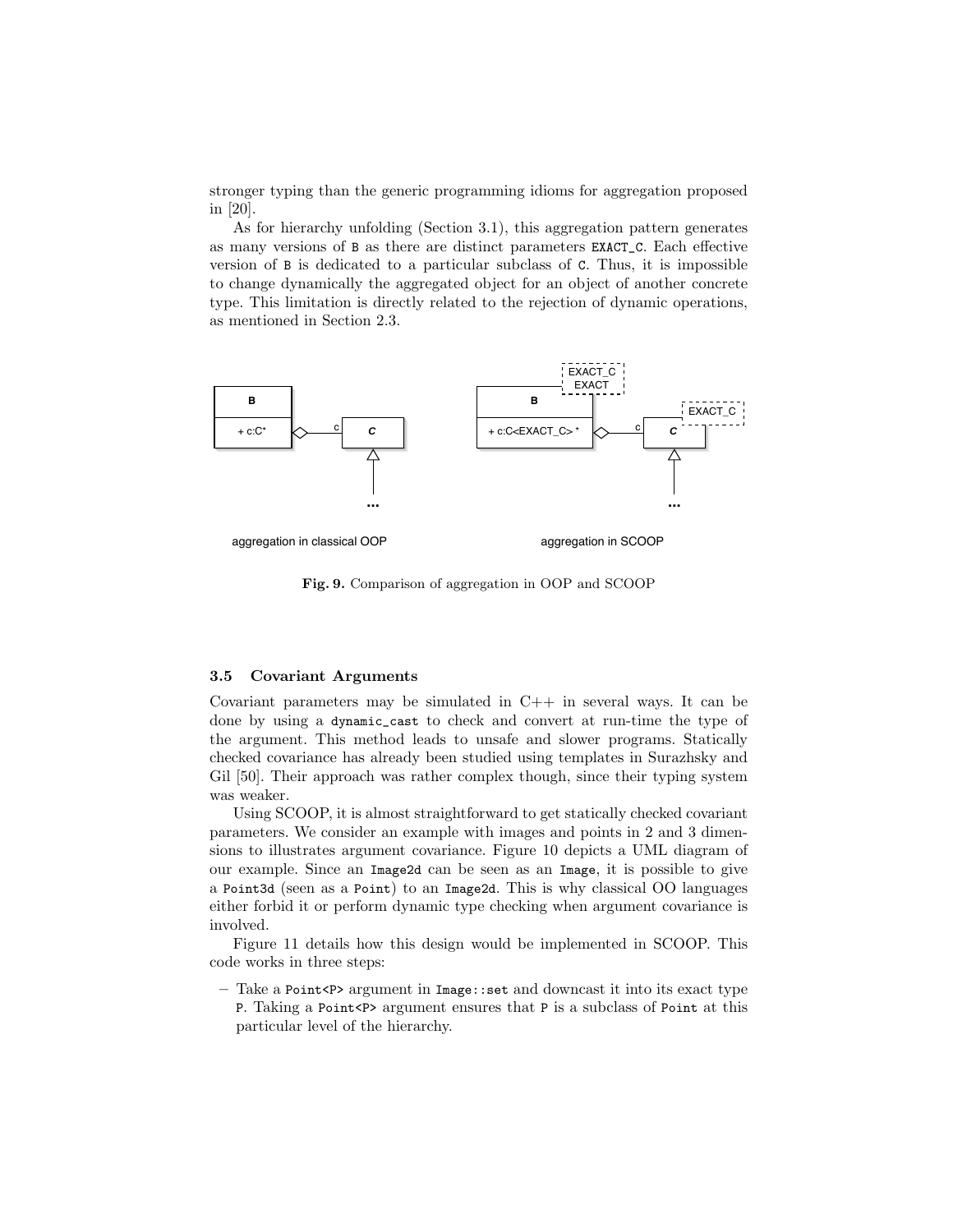

Fig. 10. Argument covariance example in UML

- Lookup set\_impl in the exact image type. Since the point argument has been downcasted towards P, methods accepting P (and not just Point<P>) are candidate.
- In SCOOP, since method dispatch is performed at compile-time, argument covariance will be checked statically. The compilation fails if no method accepting the given exact point type is available.

Finally, we have effectively expressed argument covariance. Points have to conform to Point at the level of Image, and to Point2d at the level of Image2d.

#### 3.6 Polymorphic typedefs

In this section we show how we can write virtual typedefs (we also call them polymorphic typedefs) in  $C++$ . From a base class we want to access typedefs defined in its subclasses. Within our paradigm, although base classes hold the type of their most derived subclass, it is not possible to access fields of an incomplete type. When a base class is instantiated, its EXACT parameter is not completely constructed yet because base classes have to be instantiated before subclasses. A good solution to cope with this issue is to use traits [37, 55]. Traits can be defined on incomplete types, thereby avoiding the infinite recursion.

The overall mechanism is described in Figure 12. To allow the base class to access typedefs in the exact class, traits have been defined for the exact type (image\_traits). To ensure correct typedef inheritance, we create a hierarchy of traits which reproduces the class hierarchy. Thus, typedefs are inherited as if they were actually defined in the class hierarchy. As for argument covariance, virtual typedefs are checked statically since method dispatch is performed at compile-time. The compilation fails if a wrong point type is given to an Image2d.

There is an important difference between classical virtual types and our virtual typedefs. First, the virtual typedefs we have described are not constrained. The point\_type virtual typedef does not have to be a subclass of Point. It can be any type. It is possible to express a subclassing constraint though, by checking it explicitly using a meta-programming technique detailed in Appendix A.3.

One should note that in our paradigm, when using typedefs, the resulting type is a single type, not a class of types (with the meaning of Section 3.3).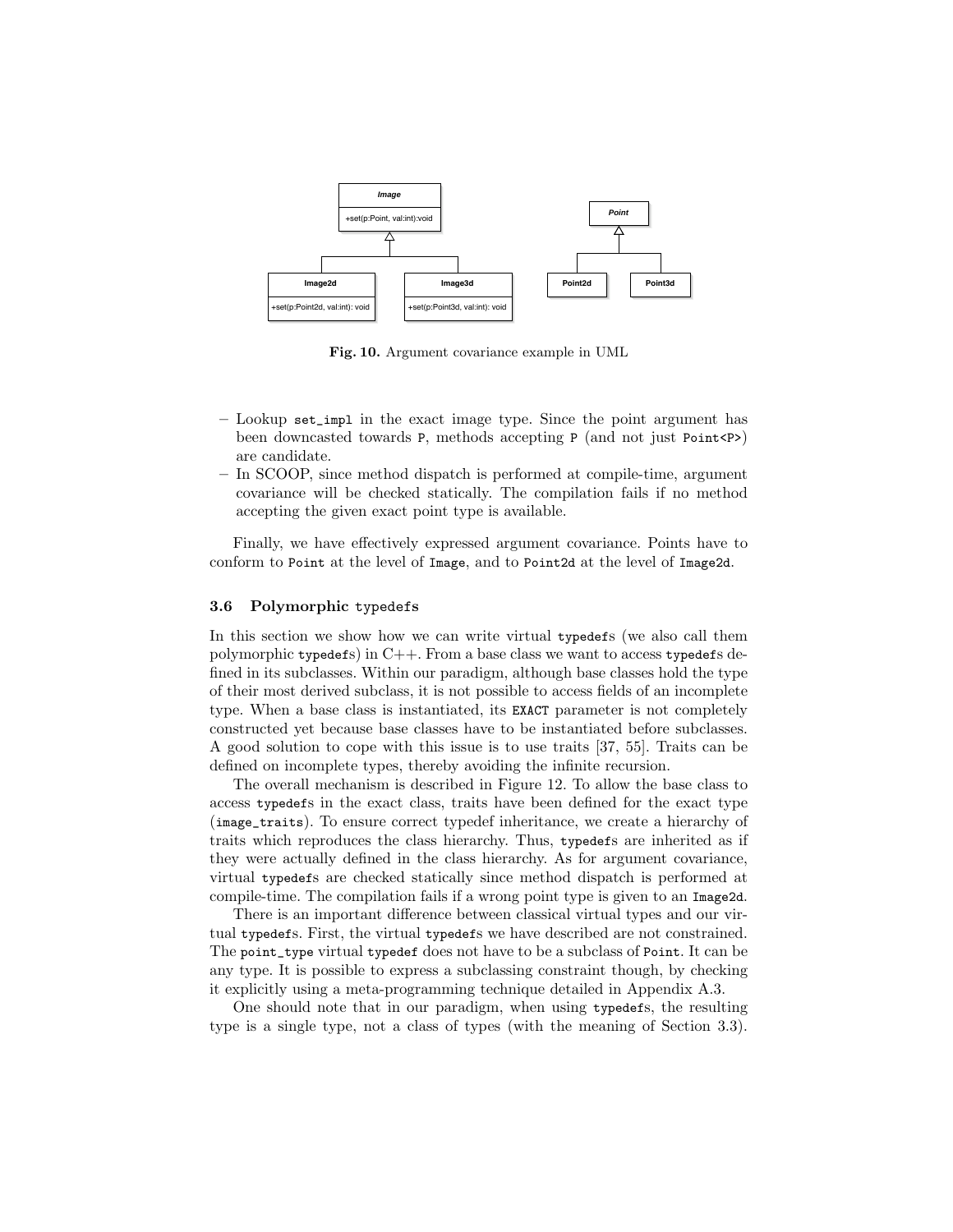```
template <class EXACT>
struct Point : public Any<EXACT> {};
```

```
template < class EXACT = Itself>struct Point2d : public Point<find exact(Point2d)>
{
 // ...
};
```

```
template < class EXACT = Itself>struct Point3d : public Point<find exact(Point3d)>
```

```
{
  // \dots};
```
}

```
template <class EXACT>
struct Image : Any<EXACT>
{
 template < class P>void set(const Point<P>& p, int val) {
   // static dispatch
   // p is downcasted to its exact typereturn this−>exact().set impl(p.exact(), val);
 }
};
```

```
template < class EXACT = Itself>struct Image2d : public Image<find exact(Image2d)>
{
 template < class P>void set impl(const Point2d<P>& p, int val) {
   // ...
 }
};
int main() {
 Image2d<> ima;
 ima.set(Point2d \ll (0, 42); // ok
 ima.set(Point3d<>(), 51); // fails at compile−time
```

```
Fig. 11. Argument covariance using SCOOP
Compilation fails if the compiler cannot find an implementation of set_impl for the
                    exact type of the given point in Image2d.
```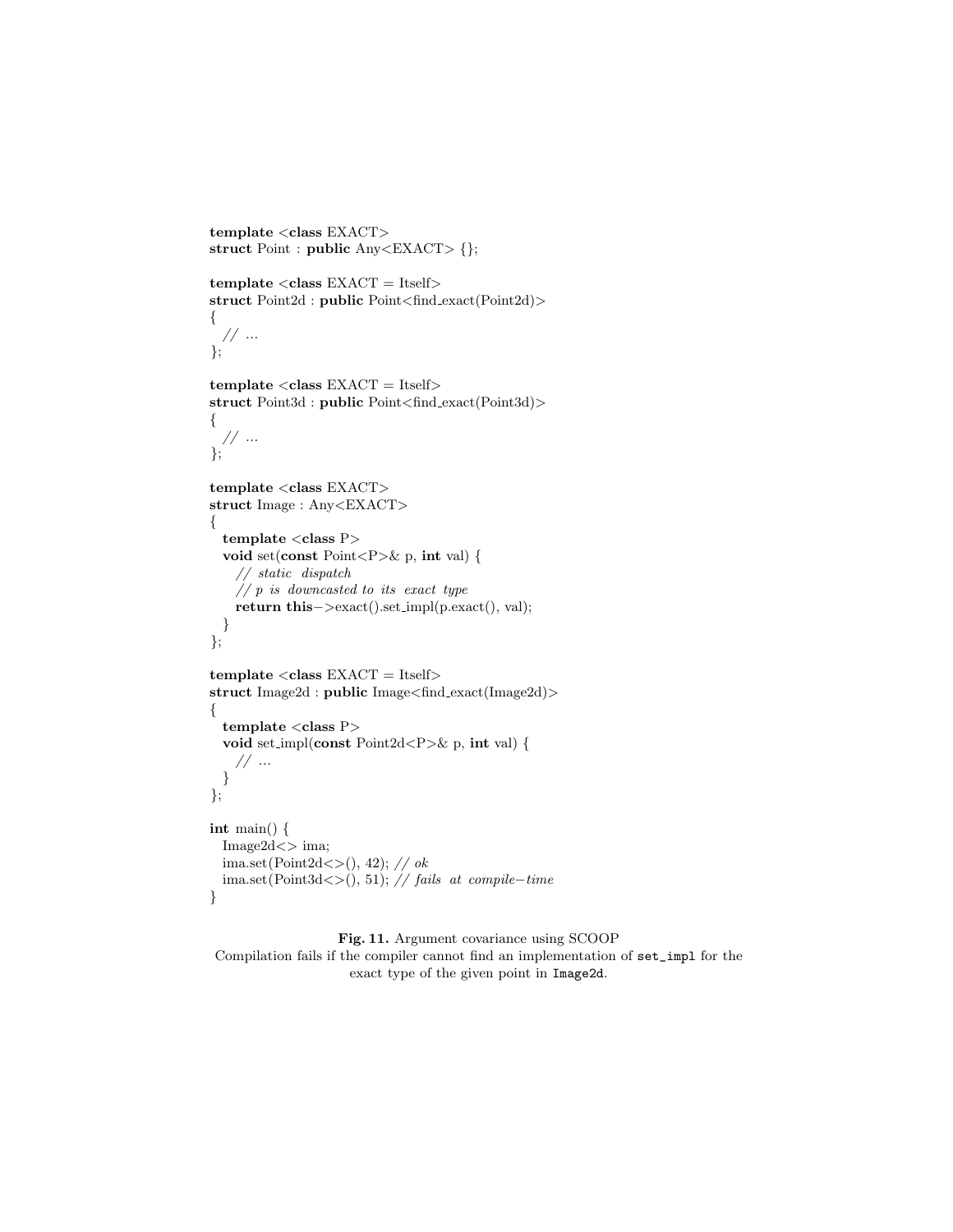// Point, Point2d and Point3d

```
// A forward declaration is enough to define image traits
template <class EXACT> struct Image;
```
template <class EXACT> struct image\_traits;

```
template <class EXACT>
struct image traits< Image<EXACT> >
{
 //\ default\ type defs\ for\ Image};
template <class EXACT>
struct Image : Any<EXACT>
{
 typedef typename image_traits<EXACT>::point_type point_type;
 void set(const point type& p, int val) {
   this−>exact().set impl(p, val);
 }
};
// Forward declaration
template <class EXACT> struct Image2d;
// image traits for Image2d inherits from image traits for Image
template <class EXACT>
struct image traits< Image2d<EXACT> >
 : public image traits<Image <find exact(Image2d)> >
{
 // We have to specify a concrete type, we cannot write:
 // typedef template Point2d point_type;
 typedef Point2d<Itself> point_type;
 // ... other default typedefs for Image2d
};
template < class EXACT = Itself>struct Image2d : public Image<find exact(Image2d)>
{
 // \; ...};
int main() {
 Image2d<> ima;
 ima.set(Point2d\langle \rangle), 42); // ok
 ima.set(Point3d < > (), 51); // fails at compile–time
}
```
Fig. 12. Mechanisms of virtual typedefs with SCOOP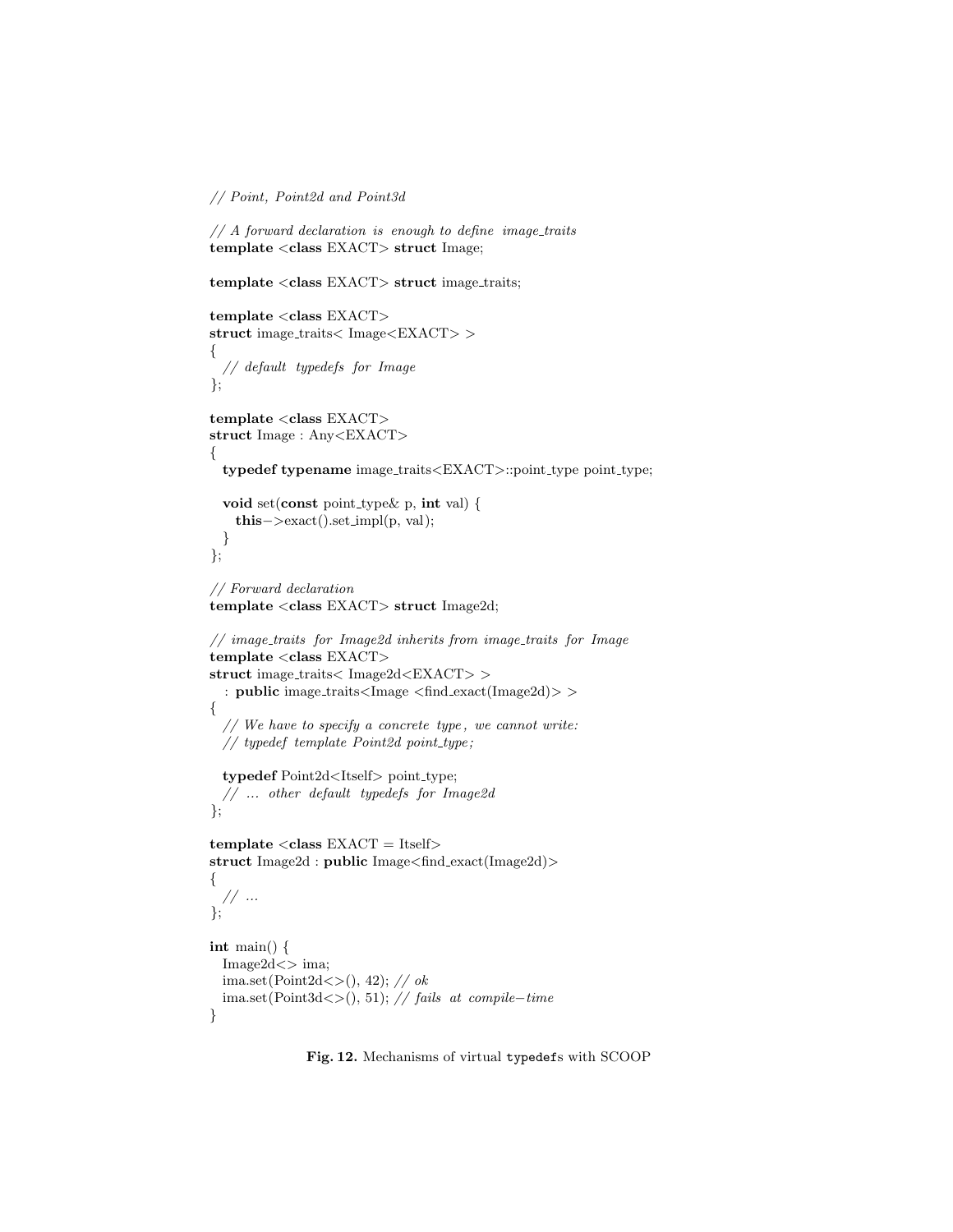A procedure taking this type as argument does not accept its subclasses. For instance, a subclass SpecialPoint2d of Point2d is not accepted by the set method. This problem is due to the impossibility in  $C++$  to make template typedefs, thus we have to bound the exact type of the class when making a typedef on it. It is actually possible to overcome this problem by encapsulating open types in boxes. This is not detailed in this paper though.

#### 3.7 Multimethods

Several approaches have been studied to provide multimethods in  $C++$ , for instance Smith [46], which relies on preprocessing.

In SCOOP, a multimethod is written as a set of functions sharing the same name. The dispatching is then naturally performed by the overloading resolution, as depicted by Figure 13.

```
template <class I1, class I2>
void algo2(Image\langle I1 \rangle \& i1, Image\langle I2 \rangle \& i2);
```

```
template <class I1, class I2>
void algo2(Image2d<I1>& i1, Image3d<I2>& i2);
```

```
template <class I1, class I2>
void algo2(Image2d<I1>& i1, Image2d<I2>& i2);
```
// ... other versions of algo2

```
template <class I1, class I2>
void algo1(Image<I1>& i1, Image<I2>& i2)
{
  // dispatch will be performed on the exact image types
 alogo2(i1.exact(), i2.exact(),}
```
Fig. 13. Static dispatch for multi-methods algo1 downcasts i1 and i2 into their exact types when calling algo2. Thus, usual overloading rules will simulate multimethod dispatch.

# 4 Conclusion and Perspectives

In this paper, we described a proposal for a Static  $C++$  Object-Oriented Programming (SCOOP) paradigm. This model combines the expressiveness of traditional OOP and the performance gain of static binding resolution thanks to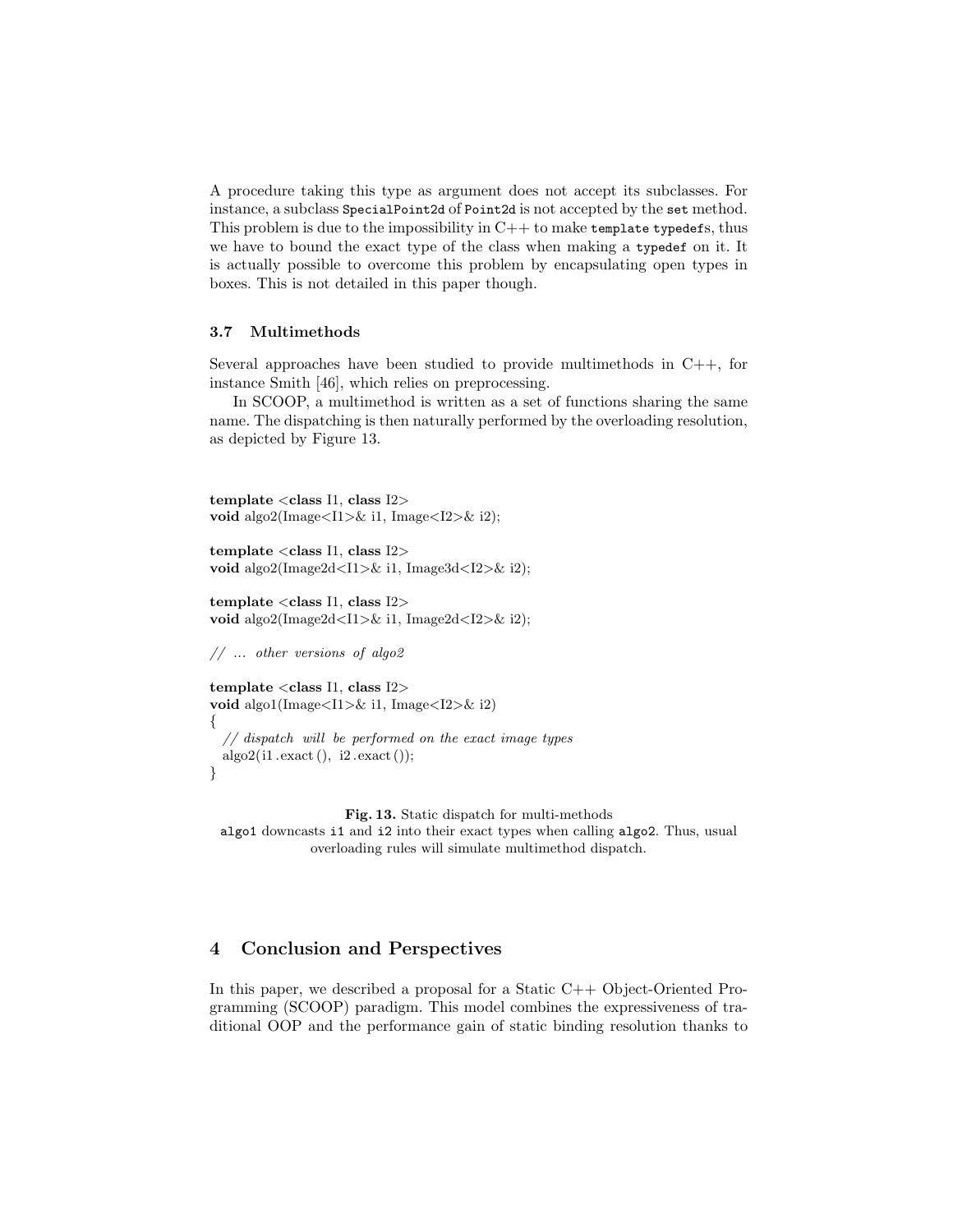generic programming mechanisms. SCOOP allows developers to design OO-like hierarchies and to handle abstractions without run-time overhead. SCOOP also features constrained parametric polymorphism, argument covariance, polymorphic typedefs, and multimethods for free.

Yet, we have not proved that resulting programs are type safe. The type properties of SCOOP have to be studied from a more theoretical point of view. Since SCOOP is static-oriented, object types appear with great precision. We expect from the C++ compiler to diagnose most programming errors. Actually, we have the intuition that this kind of programming is closely related to the matching type system of Bruce et al. [11]. In addition, functions in SCOOP seem to be f-bounded [12].

The main limitations of our paradigm are common drawbacks of the intensive use of templates:

- closed world assumption;
- heavy compilation time;
- code bloat (but we trade disk space for run-time efficiency);
- cryptic error messages;
- unusual code, unreadable by the casual reader.

The first limitation prevents the usage of separated compilation and dynamic libraries. The second one is unavoidable since SCOOP run-time efficiency relies on the  $C++$  capability of letting the compiler perform some computations. The remaining drawbacks are related to the convenience of the core developer, i.e. the programmer who designs the hierarchies and should take care about core mechanisms. Cryptyc error messages can be helped by the use of structural checks mentionned in Section 2.4, which are not incompatible with SCOOP.

This paradigm has been implemented and successfully deployed in a large scale project: Olena, a free software library dedicated to image processing [38]. This library mixes different complex hierarchies (images, points, neighborhoods) with highly generic algorithms.

Although repelling at first glance, SCOOP can be assimilated relatively quickly since its principles remain very close to OOP. We believe that SCOOP and its collection of constructs are suitable for most scientific numerical computing projects.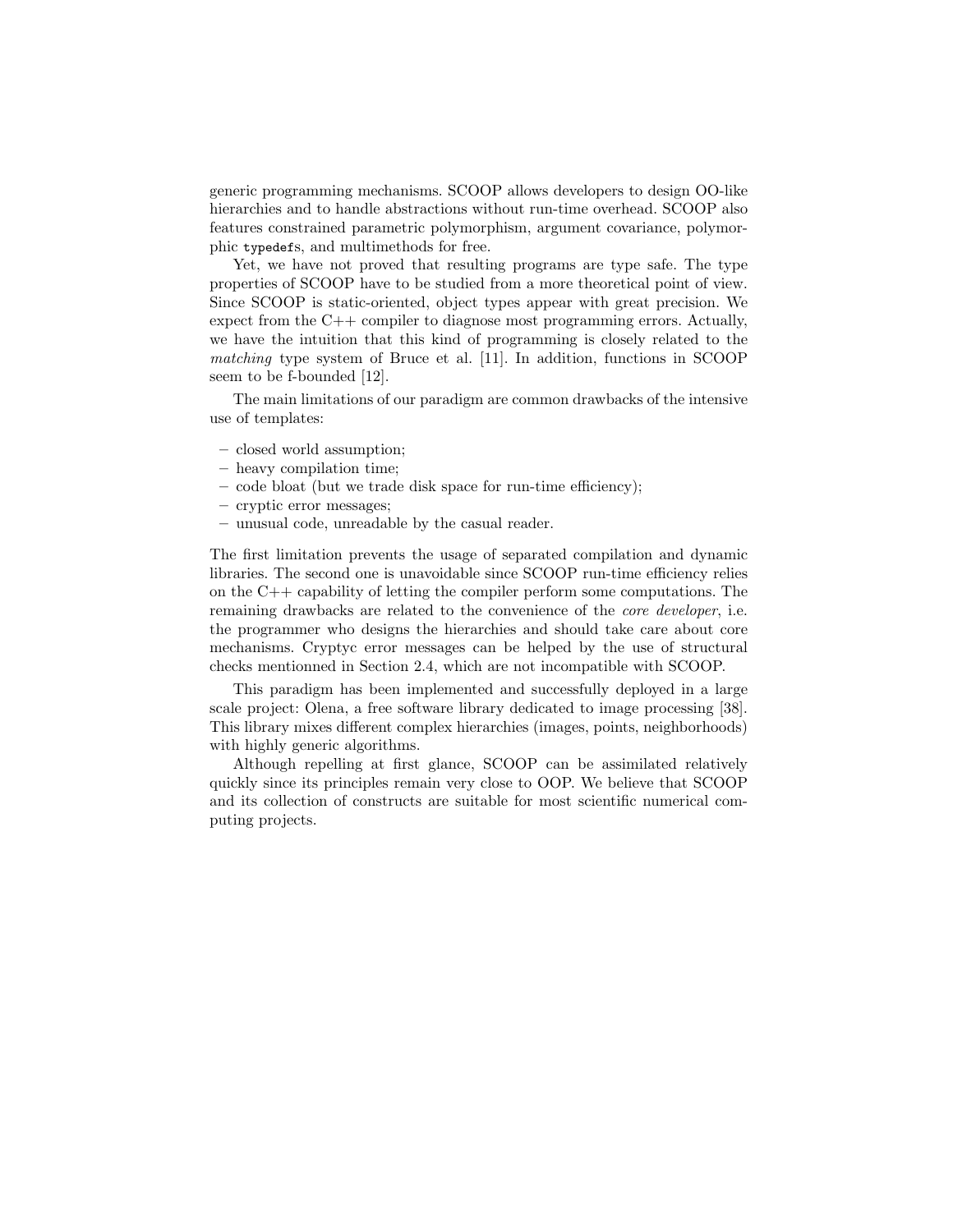# Bibliography

- [1] International standard: Programming language C++. ISO/IEC 14882:1998(E), 1998.
- [2] G. Aigner and U. Hölzle. Eliminating virtual function calls in  $C++$  programs. In In the Proceedings of the 10th European Conference on Object-Oriented Programming (ECOOP), volume 1098 of Lecture Notes in Computer Science, pages 142–167. Springer-Verlag, 1996.
- [3] A. Alexandrescu. *Modern C++ Design: Generic Programming and Design* Patterns Applied. Addison-Wesley, 2001.
- [4] D. F. Bacon and P. F. Sweeney. Fast static analysis of C++ virtual function calls. In In the Proceedings of the ACM Conference on Object-Oriented Programming Systems, Languages and Applications (OOPSLA), pages 324– 341, 1996.
- [5] J. Barton and L. Nackman. *Scientific and engineering*  $C_{++}$ *.* Addison-Wesley, 1994.
- [6] G. Baumgartner and V. F. Russo. Implementing signatures for  $C++$ . ACM Transactions on Programming Languages and Systems, 19(1):153–187, January 1997.
- [7] Boost. Boost libraries, 2003. URL http://www.boost.org.
- [8] G. Bracha, M. Odersky, D. Stoutamire, and P. Wadler. Making the future safe for the past: Adding genericity to the Java programming language. In C. Chambers, editor, In the Proceedings of the ACM Conference on Object-Oriented Programming Systems, Languages and Applications (OOPSLA), pages 183–200, Vancouver, BC, 1998.
- [9] K. B. Bruce, A. Fiech, A. Schuett, and R. van Gent. PolyTOIL: A type-safe polymorphic object-oriented language. ACM Transactions on Programming Languages and Systems (ToPLAS), 25(2):225–290, March 2003.
- [10] K. B. Bruce, M. Odersky, and P. Wadler. A statically safe alternative to virtual types. In In the Proceedings of the 12th European Conference on Object-Oriented Programming (ECOOP), volume 1445 of Lecture Notes in Computer Science, pages 523–549, Brussels, Belgium, July 1998. Springer-Verlag.
- [11] K. B. Bruce, L. Petersen, and A. Fiech. Subtyping is not a good "match" for object-oriented languages. In In the Proceedings of the 11th European Conference on Object-Oriented Programming (ECOOP), volume 1241 of Lecture Notes in Computer Science, pages 104–127, Jyväskylä, Finland, 1997. Springer-Verlag.
- [12] P. S. Canning, W. R. Cook, W. L. Hill, J. C. Mitchell, and W. G. Olthoff. F-bounded polymorphism for object-oriented programming. In In the Proceedings of the 4th International Conference on Functional Programming Languages and Computer Architecture (FPCA'89), pages 73–280, London, UK, September 1989. ACM.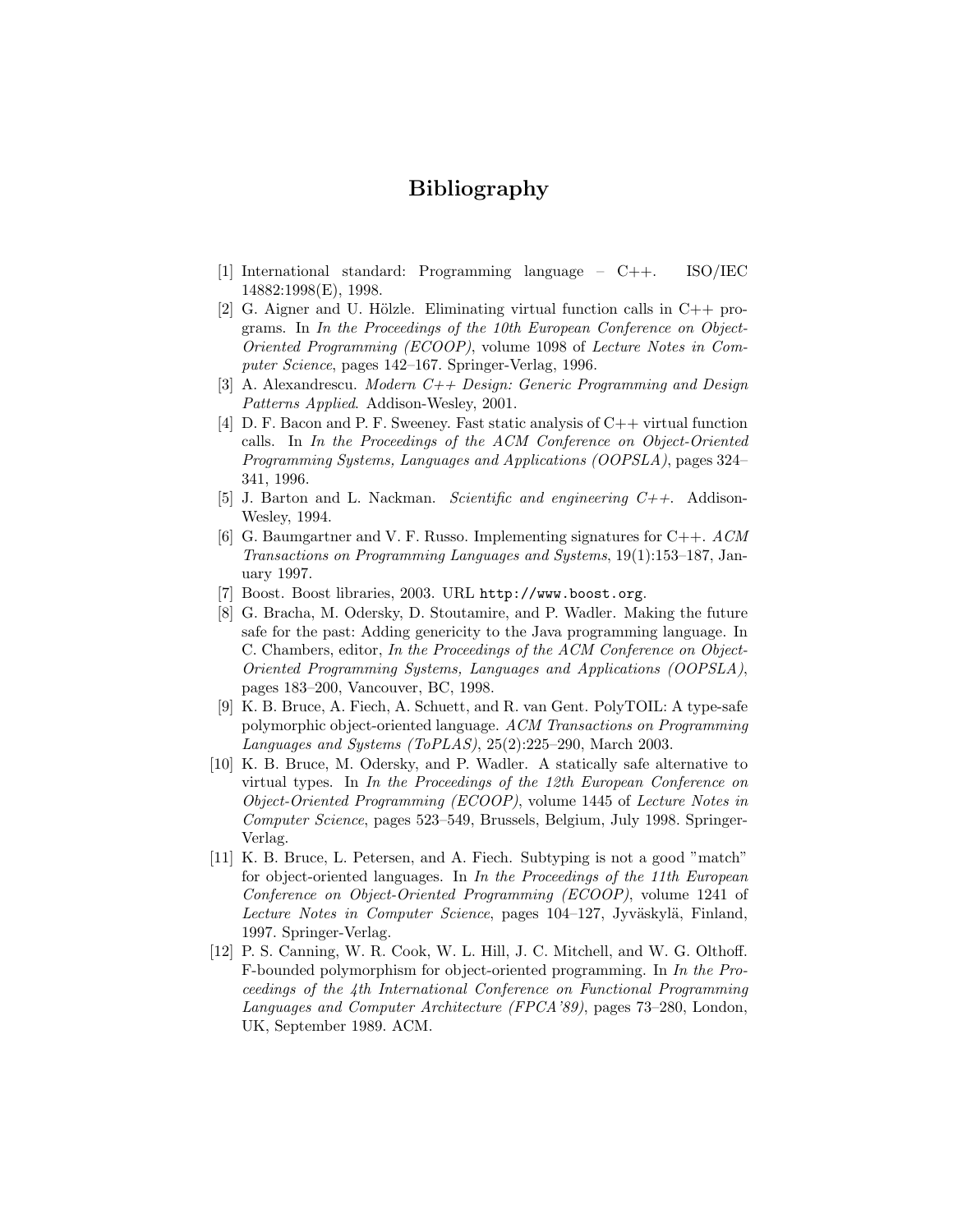- [13] L. Cardelli and P. Wegner. On understanding types, data abstraction, and polymorphism. Computing Surveys, 17(4):471–522, December 1985.
- [14] C. Chambers, J. Dean, and D. Grove. Wholeprogram optimization of object-oriented languages. Technical Report UW-CSE-96-06-02, University of Washington, Department of Computer Science and Engineering, June 1996.
- [15] W. R. Cook, W. L. Hill, and P. S. Canning. Inheritance is not subtyping. In Conference Record of the 17th Annual ACM Symposium on Principles of Programming Languages (POPL), pages 125–135, San Francisco, California, USA, January 1990. on l'a pas.
- [16] J. Coplien. Curiously Recurring Template Pattern. In [28].
- [17] K. Czarnecki and U. Eisenecker. Generative programming: Methods, Tools, and Applications. Addison-Wesley, 2000.
- [18] K. Driesen and U. Hölzle. The direct cost of virtual function calls in  $C++$ . In In the Proceedings of the ACM Conference on Object-Oriented Programming Systems, Languages and Applications (OOPSLA), SIGPLAN Notices 31(10), pages 306–323, 1996.
- [19] A. Duret-Lutz. Expression templates in Ada. In In the Proceedings of the 6th International Conference on Reliable Software Technologies, Leuven, Belgium, May 2001 (Ada-Europe), volume 2043 of Lecture Notes in Computer Science, pages 191–202. Springer-Verlag, 2001.
- [20] A. Duret-Lutz, T. Géraud, and A. Demaille. Design patterns for generic programming in  $C++$ . In In the Proceedings of the 6th USENIX Conference on Object-Oriented Technologies and Systems (COOTS), pages 189–202, San Antonio, Texas, USA, January-February 2001. USENIX Association.
- [21] G. Furnish. Disambiguated glommable expression templates. Computers in Physics, 11(3):263–269, 1997.
- [22] E. Gamma, R. Helm, R. Johnson, and J. Vlissides. Design patterns Elements of reusable object-oriented software. Professional Computing Series. Addison Wesley, 1995.
- [23] T. Géraud, A. Duret-Lutz, and A. Adjaoute. Design patterns for generic programming. In M. Devos and A. Rüping, editors,  $In the Proceedings$ of the 5th European Conference on Pattern Languages of Programs (Euro-PLoP'2000). UVK, Univ. Verlag, Konstanz, July 2000.
- [24] T. Géraud, Y. Fabre, and A. Duret-Lutz. Applying generic programming to image processing. In M. Hamsa, editor, In the Proceedings of the IASTED International Conference on Applied Informatics – Symposium Advances in Computer Applications, pages 577–581, Innsbruck, Austria, February 2001. ACTA Press.
- [25] J. Järvi and G. Powell. The lambda library: Lambda abstraction in  $C++$ . In In the Proceedings of the 2nd Workshop on Template Programming (in conjunction with OOPSLA), Tampa Bay, Florida, USA, October 2001.
- [26] M. Jazayeri, R. Loos, and D. Musser, editors. Generic Programming: International Seminar, Dagstuhl Castle, Germany, 1998, Selected Papers, volume 1766 of Lecture Notes in Computer Science, 2000. Springer-Verlag.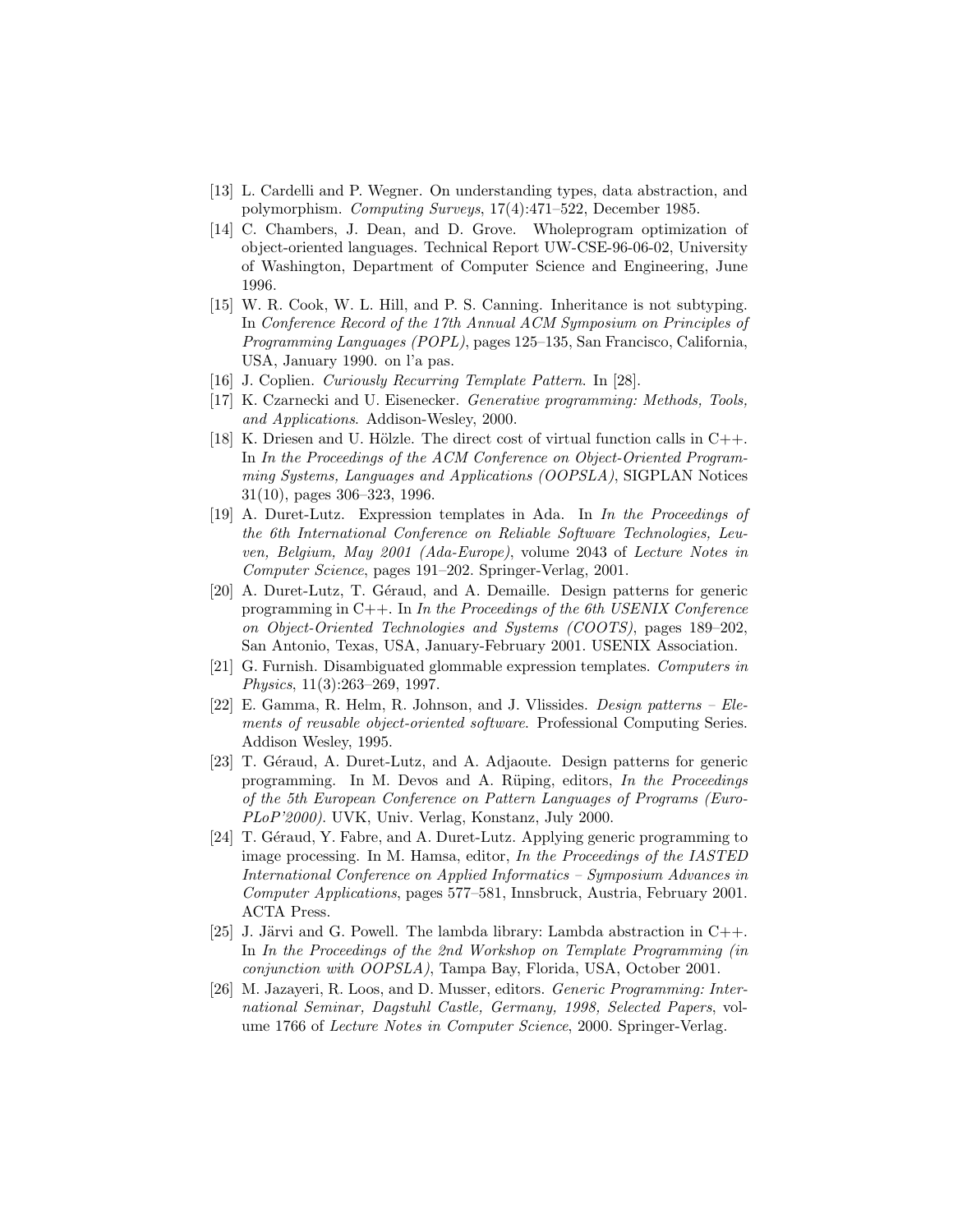- [27] A. Langer. Implementing design patterns using C++ templates. Tutorial at the ACM Conference on Object-Oriented Programming, Systems, Languages, and Applications (OOPSLA), October 2000.
- [28] S. B. Lippman, editor.  $C++\mathit{Gems}$ . Cambridge Press University & Sigs Books, 1998.
- [29] B. Liskov, D. Curtis, M. Day, S. Ghemawhat, R. Gruber, P. Johnson, and A. C. Myers. Theta reference manual. Technical Report 88, Programming Methodology Group, MIT Laboratory for Computer Science, Cambridge, MA, USA, February 1995.
- [30] B. Liskov, A. Snyder, R. Atkinson, and J. C. Schaffert. Abstraction mechanisms in CLU. Communications of the ACM, 20(8):564–576, August 1977.
- [31] F. Maes. Program templates: Expression templates applied to program evaluation. In J. Striegnitz and K. Davis, editors, In the Proceedings of the Workshop on Declarative Programming in the Context of Object-Oriented Languages (DP-COOL; in conjunction with PLI), number FZJ-ZAM-IB-2003-10 in John von Neumann Institute for Computing (NIC), Uppsala, Sweden, August 2003.
- [32] B. McNamara and Y. Smaragdakis. Static interfaces in C++. In First Workshop on C++ Template Programming, Erfurt, Germany, October 10 2000.
- [33] B. Meyer. Genericity versus inheritance. In Proceedings of the Conference on Object Oriented Programming Systems Languages and Aplications (OOPSLA), pages 391–405, Portland, OR, USA, 1986.
- [34] B. Meyer. *Eiffel: the Language*. Prentice Hall, 1992.
- [35] S. Meyers. How non-member functions improve encapsulation. 18(2):44–??, Feb. 2000. ISSN 1075-2838.
- [36] A. C. Myers, J. A. Bank, and B. Liskov. Parameterized types for java. In In the Proceedings of the 24th ACM Symposium on Principles of Programming Languages (POPL), pages 132–145, Paris, France, January 1997.
- [37] N. C. Myers. Traits: a new and useful template technique.  $C++$  Report, 7 (5):32–35, June 1995.
- [38] Olena. Olena image processing library, 2003. URL http://olena.lrde. epita.fr.
- [39] oonumerics. Scientific computing in object-oriented languages, 2003. URL http://www.oonumerics.org.
- [40] Y. Régis-Gianas and R. Poss. On orthogonal specialization in  $C++:$  Dealing with efficiency and algebraic abstraction in Vaucanson. In J. Striegnitz and K. Davis, editors, In the Proceedings of the Parallel/Highperformance Object-Oriented Scientific Computing (POOSC; in conjunction with ECOOP), number FZJ-ZAM-IB-2003-09 in John von Neumann Institute for Computing (NIC), Darmstadt, Germany, July 2003.
- $[41]$  X. Rémy and J. Vouillon. On the (un)reality of virtual types. URL http: //pauillac.inria.fr/~remy/work/virtual/. March 2000.
- [42] U. P. Schultz. Partial evaluation for class-based object-oriented languages. In Program as Data Objects: International Conference on the Theory and Application of Cryptographic Techniques, Innsbruck, Austria, May 2001,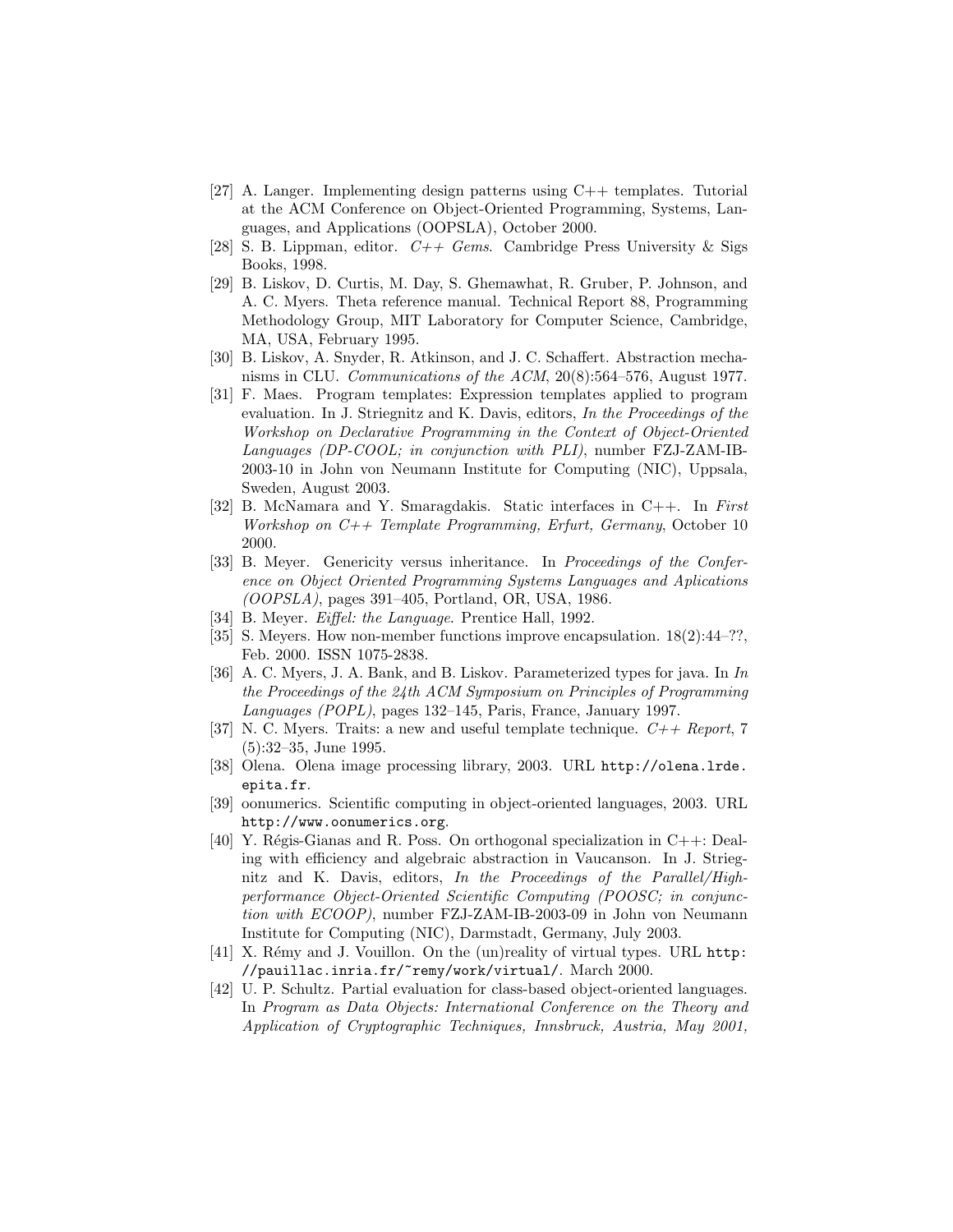Proceedings, volume 2053 of Lecture Notes in Computer Science, pages 173– 198. Springer-Verlag, 2001.

- [43] J. Siek and A. Lumsdaine. Concept checking: Binding parametric polymorphism in  $C++$ . In Proceedings of the First Workshop on  $C++$  Template Programming, Erfurt, Germany, October 2000.
- [44] Y. Smaragdakis and D. Batory. Mixin-based programming in C++. In In the Proceedings of the 2nd International Conference on Generative and Component-based Software Engineering (GCSE), pages 464–478. tranSIT Verlag, Germany, October 2000.
- [45] Y. Smaragdakis and B. McNamara. FC++: Functional tools for objectoriented tasks. Software - Practice and Experience, 32(10):1015–1033, August 2002.
- [46] J. Smith. C++ & multi-methods. ACCU spring 2003 conference, 2003.
- [47] A. Stepanov, M. Lee, and D. Musser. The  $C++ Standard$  Template Library. Prentice-Hall, 2000.
- [48] J. Striegnitz and S. A. Smith. An expression template aware lambda function. In In the Proceedings of the 1st Workshop on Template Programming, Erfurt, Germany, October 2000.
- [49] B. Stroustrup. The Design and Evolution of  $C_{++}$ . Addison-Wesley, 1994.
- [50] V. Surazhsky and J. Y. Gil. Type-safe covariance in C++, 2002. URL http://www.cs.technion.ac.il/~yogi/Courses/ CS-Scientific-Writing/exampl%es/paper/main.pdf. Unpublished.
- [51] K. K. Thorup. Genericity in Java with virtual types. In Proceedings of the 11th European Conference on Object-Oriented Programming (ECOOP), volume 1241 of Lecture Notes in Computer Science, pages 444–471, Jyväskylä, Finland, June 1997. Springer-Verlag.
- [52] K. K. Thorup and M. Torgersen. Unifying genericity: Combining the benefits of virtual types and parameterized classes. In R. Guerraoui, editor, In the Proceedings of the 13th European Conference on Object-Oriented Programming (ECOOP), volume 1628 of Lecture Notes in Computer Science, pages 186–204, Lisbon, Portugal, June 1999. Springer-Verlag.
- [53] D. Vandevoorde and N. M. Josuttis.  $C++$  Templates: The Complete Guide. Addison-Wesley, 2003.
- [54] T. Veldhuizen. Expression Templates, pages 475–487. In [28].
- [55] T. L. Veldhuizen. Techniques for scientific C++, August 1999. URL http: //extreme.indiana.edu/~tveldhui/papers/techniques/.
- [56] T. L. Veldhuizen and A. Lumsdaine. Guaranteed optimization: Proving nullspace properties of compilers. In Static Analysis, 9th International Symposium, SAS 2002, Madrid, Spain, September 17-20, 2002, Proceedings, volume 2477 of Lecture Notes in Computer Science, pages 263–277. Springer-Verlag, 2002.
- [57] Xt. A bundle of program transformation tools. Available on the Internet, 2003. URL http://www.program-transformation.org/xt.
- [58] O. Zendra, D. Colnet, and S. Collin. Efficient Dynamic Dispatch without Virtual Function Tables. The SmallEiffel Compiler. In In the Proceedings of the 12th ACM Conference on Object-Oriented Programming Systems,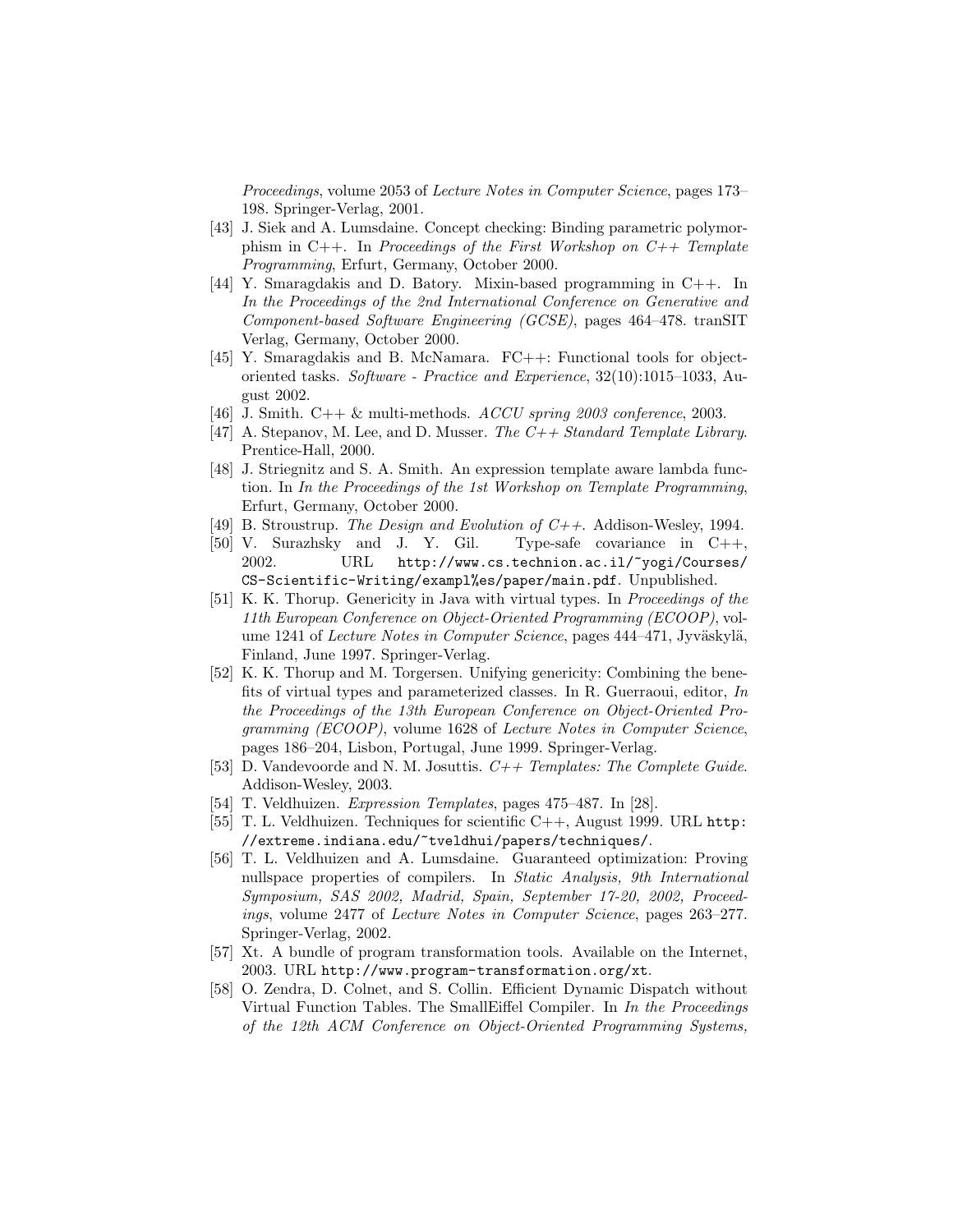Languages and Applications (OOPSLA), volume 32 of Issue 10, pages 125– 141, Athlanta, GA, USA, October 1997.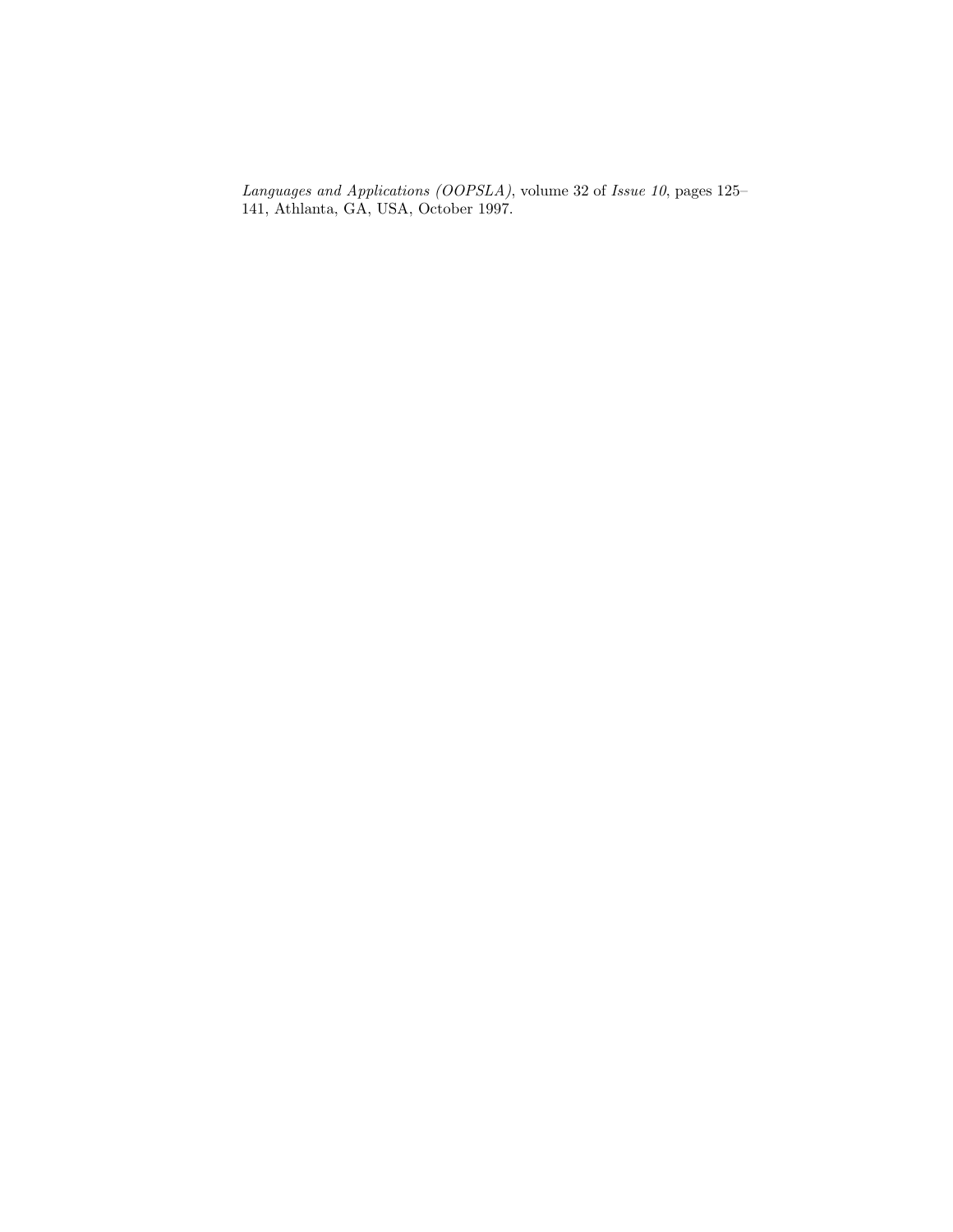## A Technical Details

### A.1 Implementation of find\_exact

The find\_exact mechanism, introduced in Section 3.1, is used to enable classes that are both concrete and extensible within our static hierarchy system. This kind of class is parameterized by EXACT: the type of the object effectively instantiated. Contrary to abstract classes, concrete extensible classes cannot propagate directly their EXACT parameter to their parents, as explained in Section 3.1. A simple utility macro called find\_exact is necessary to determine the EXACT type to propagate. This macro relies on a meta-program, FindExact, whose principle is described in Figure 14. and the corresponding  $C++$  code is given in Figure 15.

```
FindExact(Type, EXACT){
 if EXACT \neq "Itself"return EXACT;
 else
   return Type < Itself;
}
```
#### Fig. 14. FindExact mechanism: algorithmic description

// default version template <class T, class EXACT> struct FindExact { typedef EXACT ret; }; // version specialized for EXACT=Itself  $template < class T$ struct FindExact<T, Itself> { typedef T ret; };

// find exact utility macro #define find exact(Type) typename FindExact<Type<Exact>, Exact>::ret

Fig. 15. FindExact mechanism: C++ implementation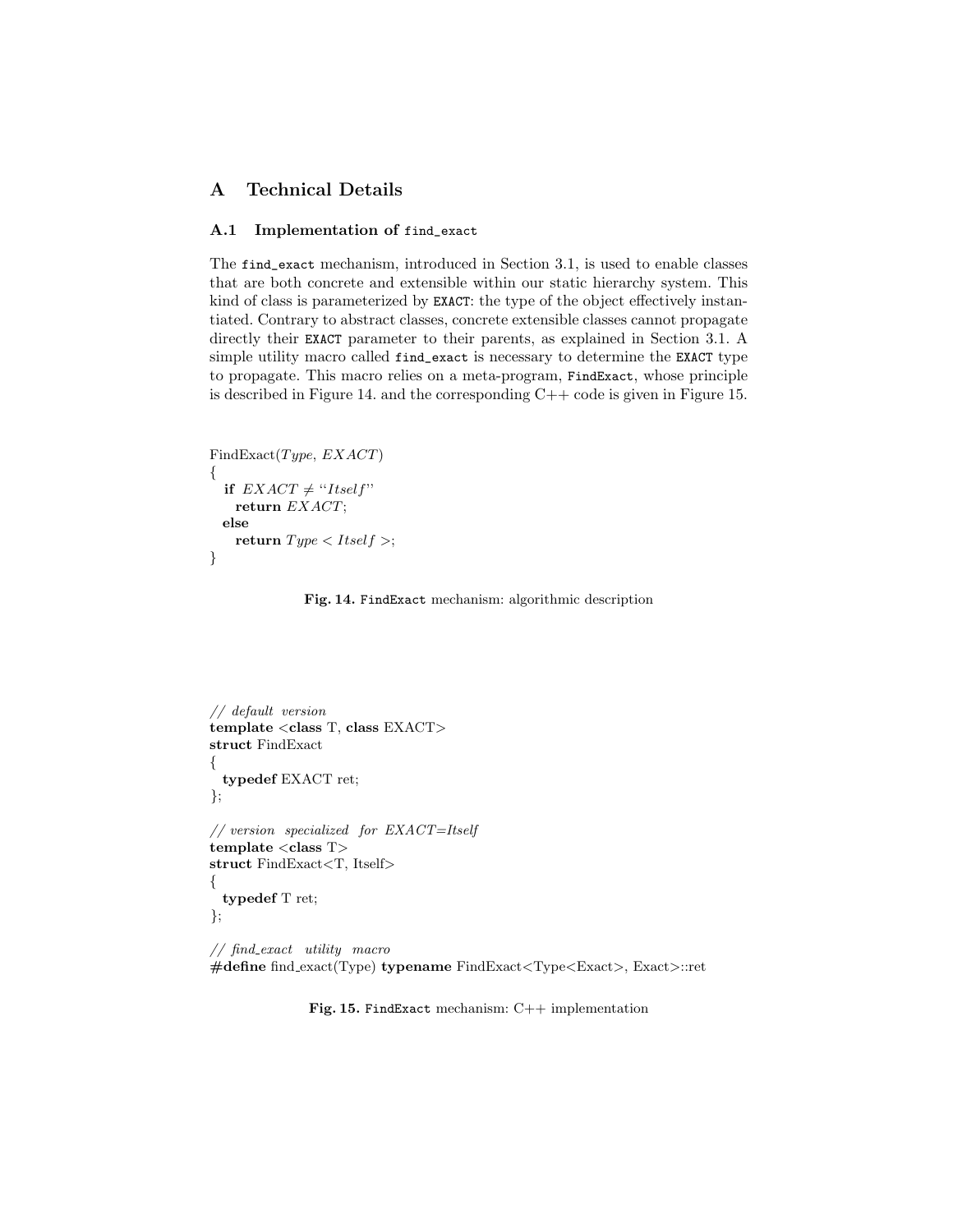#### A.2 Static Dispatch with Virtual Inheritance

Using a static\_cast to downcast a type does not work when virtual inheritance is involved. Let us consider an instance of EXACT. It is possible to create an Any<EXACT> pointer on this instance. In the following, the address pointed to by the Any<EXACT> pointer is called "the Any address" and the address of the EXACT instance is called the "exact address".

The problem with virtual inheritance is that the Any address is not necessarily the same as the exact address. Thus, even reinterpret\_cast or void\* casts will not help. We actually found three solutions to cope with this issue. Each solution has its own drawbacks and benefits, but only one is detailed in this paper.

The main idea is that the offset between the Any address and the exact address will remain the same for all the instances of a particular class (we assume that C++ compilers will not generate several memory model for one given class). The simplest way to calculate this offset is to compute the difference between an object address and the address of an Any<EXACT> reference to it. This has to be done only once per exact class. The principle is exposed in Figure 16.

This method has two drawbacks. First, it requires a generic way to instantiate the EXACT classes, for instance a default constructor. Second, one object per class (not per instance!) is kept in memory. If an object cannot be empty (for example storing directly an array), this can be problematic. However, this method allows the compiler to perform good optimizations. In addition, only a modification of Any is necessary, a property which is not verified with other solutions we found.

#### A.3 Checking Subclassing Relation

Checking if a subclass of another is possible in  $C++$  using templates. The is\_base\_and\_derived<T,U> tool from the Boost [7] type traits library performs such a check. Thus, it becomes possible to prevent a class from being instantiated if the virtual types does not satisfy the required subclassing constraints.

### B Conditional Inheritance

Static hierarchies presented in Section 3.1 come with simple mechanisms. These parameterized hierarchies can be considered as meta-hierarchies simply waiting for the exact object type to generate real hierarchies. It is generally sufficient for the performance level they were designed for. In order to gain modeling flexibility and genericity, one can imagine some refinements in the way of designing such hierarchies. The idea of the conditional inheritance technique is to adapt automatically the hierarchy according to statically known factors. This is made possible by the  $C++$  two-layer evaluation model (evaluation at compile-time and evaluation at run-time) [31]. In practice, this implies that the meta-hierarchy comes with static mechanisms to discriminate on these factors and to determine the inheritance relations. Thus, the meta-hierarchy can generate different final hierarchies through these variable inheritance links.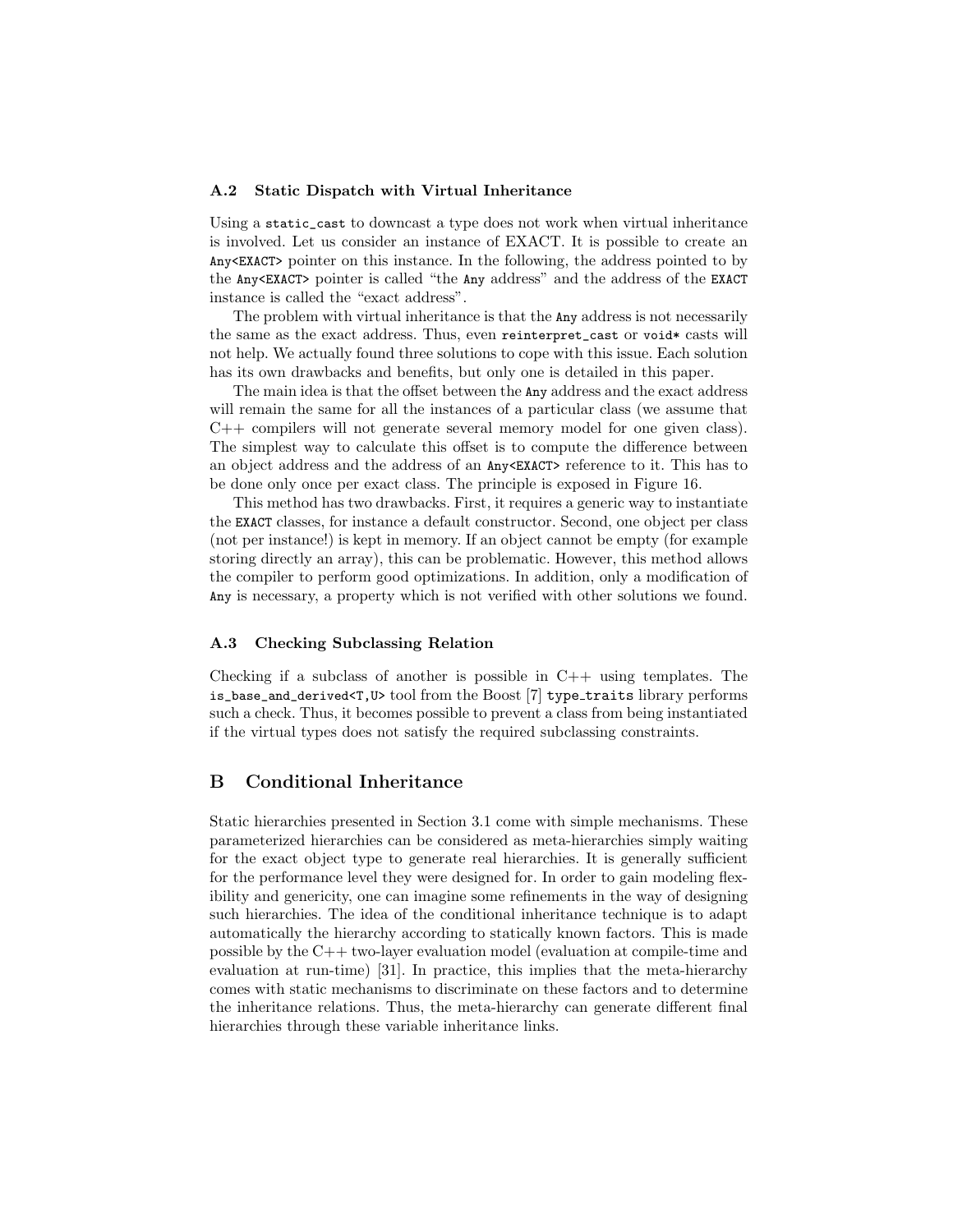```
template <class EXACT>
struct Any
{
 // exact-off set has been computed statistically// A good compiler can optimize this code and avoid any run−time overhead
 EXACT& exact() {
   return ∗(EXACT∗)((char∗)this − exact offset);
 }
```

```
private:
 static const int exact offset ;
 static const EXACT exact_obj;
 static const Any<EXACT>& ref exact obj;
};
```

```
// Initialize an empty object
// Require a default constructor in EXACT
template <class EXACT>
const EXACT Any<EXACT>::exact obj = EXACT();
```

```
// Upcast EXACT into Any<EXACT>
template <class EXACT>
const Any<EXACT>& Any<EXACT>::ref exact obj = Any<EXACT>::exact obj;
```

```
// Compute the offset
template <class EXACT>
const int Any < EXACT:exact_offset =
 (char∗)(&Any<EXACT>::ref exact obj)
  − (char∗)(&Any<EXACT>::exact obj);
```
#### Fig. 16. One method to handle virtual inheritance

The offset between the Any address and the address of the EXACT class is computed once by using a static object. Since everything is static and const, the compiler can optimize and remove the cost of the subtraction.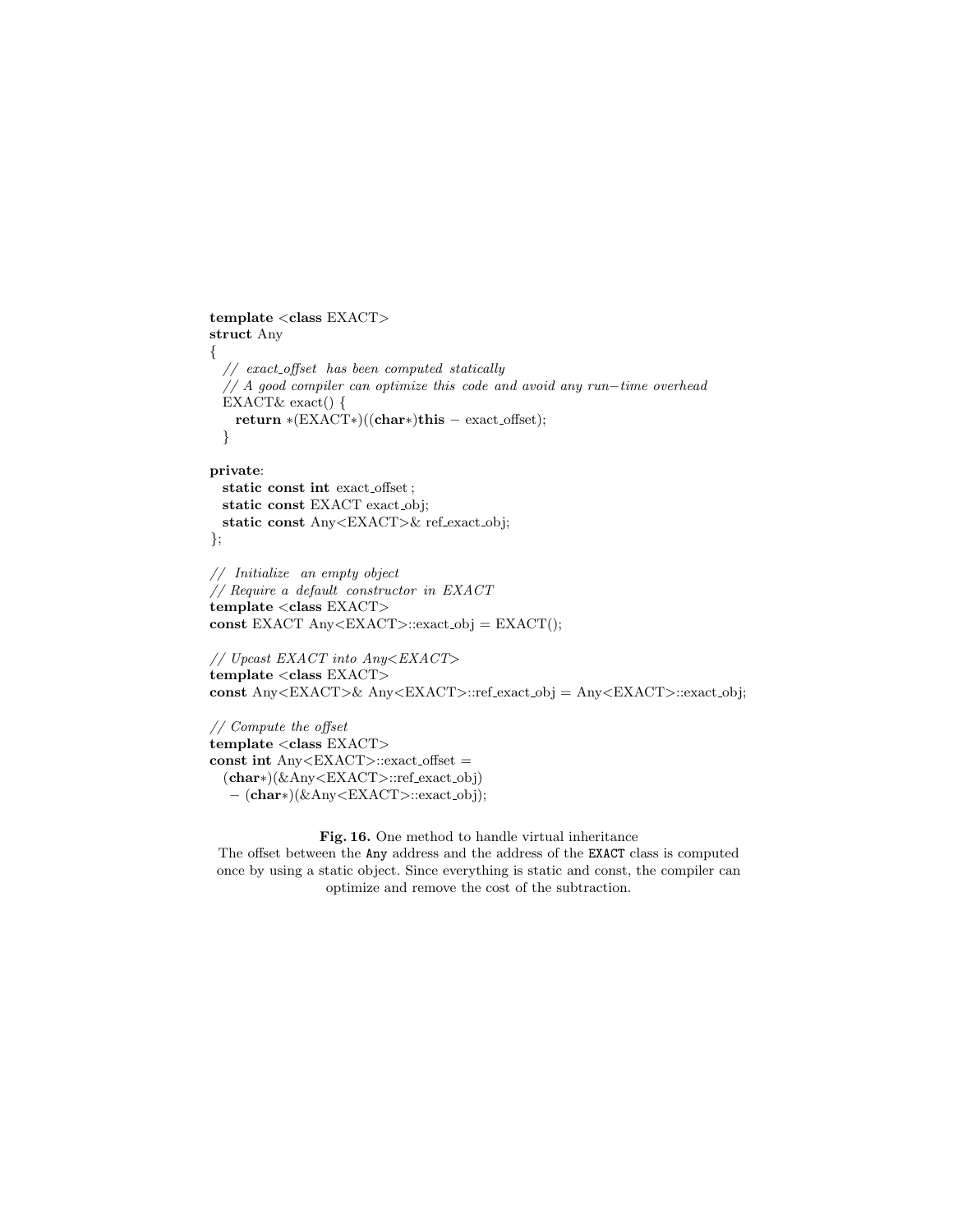$// \dots$ 

template <br/> <br/>bool b> struct type assert {};

template  $\mathopen{<} >$ struct type\_assert<true> { typedef void ret; };

```
#define ensure inheritance(Type, Base) \
typedef typename \
  type\_assert <is_base_and_derived<Base, Type>::value \backslash>::retensure_##Type
```
template  $<$ class $\textit{EXACT}$   $>$ struct Image : Any<EXACT> {

typedef typename image\_traits<EXACT>::point\_type point\_type;

// Will not compile if point\_type is not a Point since ret  $//$  is not defined if the assertion fails .  $e$ nsure\_inheritance(point\_type, Point<point\_type>); };

 $// \dots$ 

Fig. 17. Specifying constraints on virtual types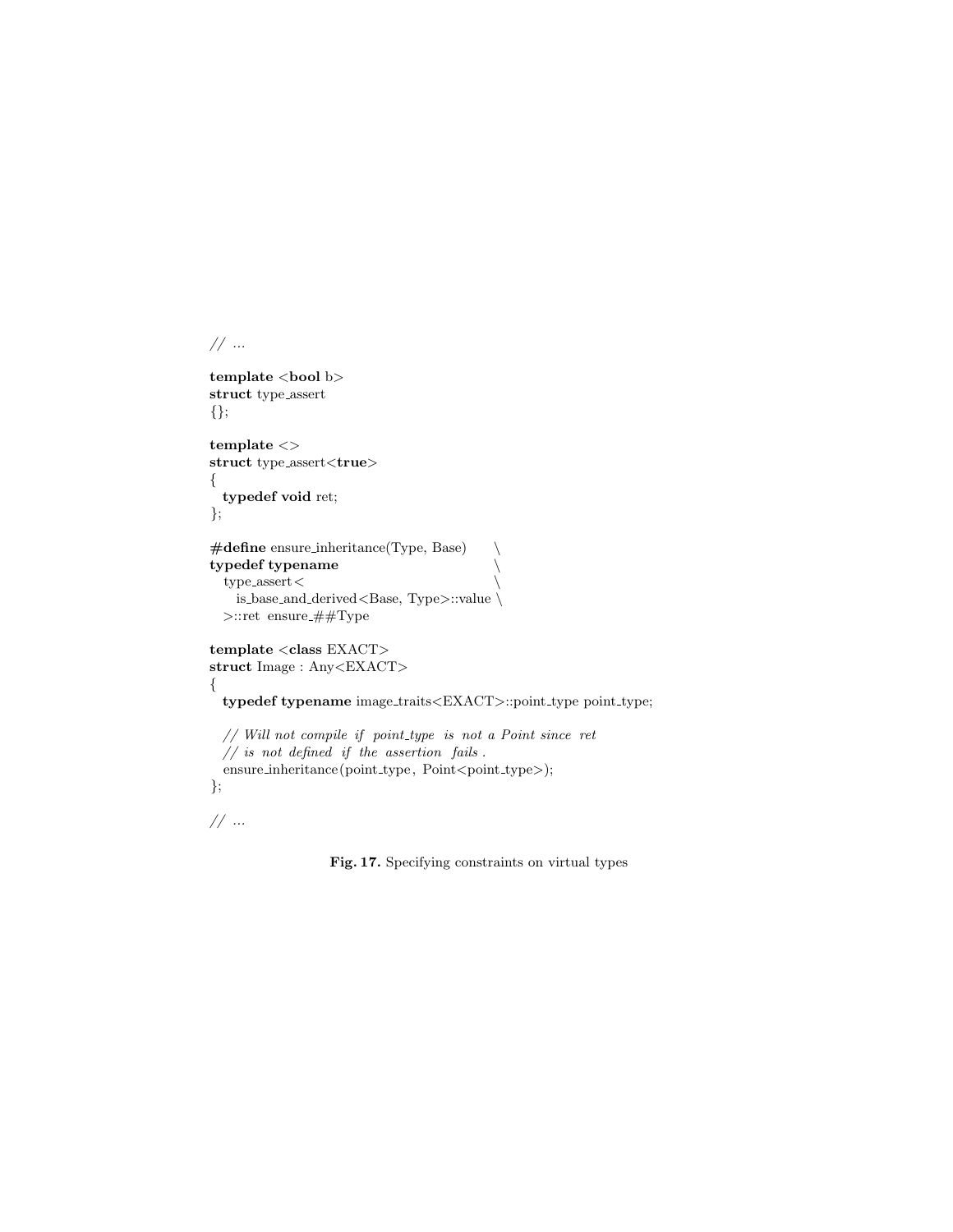To illustrate the conditional inheritance mechanism, we introduced a UMLlike symbol that we called an inheritance switch. Figure 18 gives a simple use case. This example introduces an image hierarchy with a concrete class whose inheritance is conditional: SpecialImage. SpecialImage is parameterized by an unsigned value Dim. We want this class to inherit from Image2d or Image3d depending on the value of Dim. SpecialImage's inheritance is thus represented by an inheritance switch. Figure 19 presents the corresponding  $C++$  code. The inheritance switch is implemented by the ISwitch trait parameterized by the dimension value. Its specialization on 2 (resp. 3) defines Image2d (resp. Image3d) as result type. Finally, SpecialImage<Dim> only has to inherit from ISwitch<Dim>'s result type.

The factors on which inheritance choices are made are necessarily static values. This includes types, provided by typedefs or parameterization, as constant integer values. The effective factors are not necessarily directly available data but can be deduced from static pieces of information. Trait structures can then be used to perform more or less complex information deductions. One should also note that the discriminative factors must be accessible while defining the hierarchy. This implies that these factors must be independent from the hierarchy or externally defined. In practice, class-related factors can be made available outside the hierarchy thanks to trait structures and polymorphic typedefs (see Section 3.6).



Fig. 18. Simple conditional inheritance sample: UML-like description.

Conditional inheritance mechanisms become particularly interesting when objects are defined by several orthogonal properties. A natural way to handle such a modeling problem is to design a simple sub-hierarchy per property. Unfortunately, when defining the final object, the combinatorial explosion of cases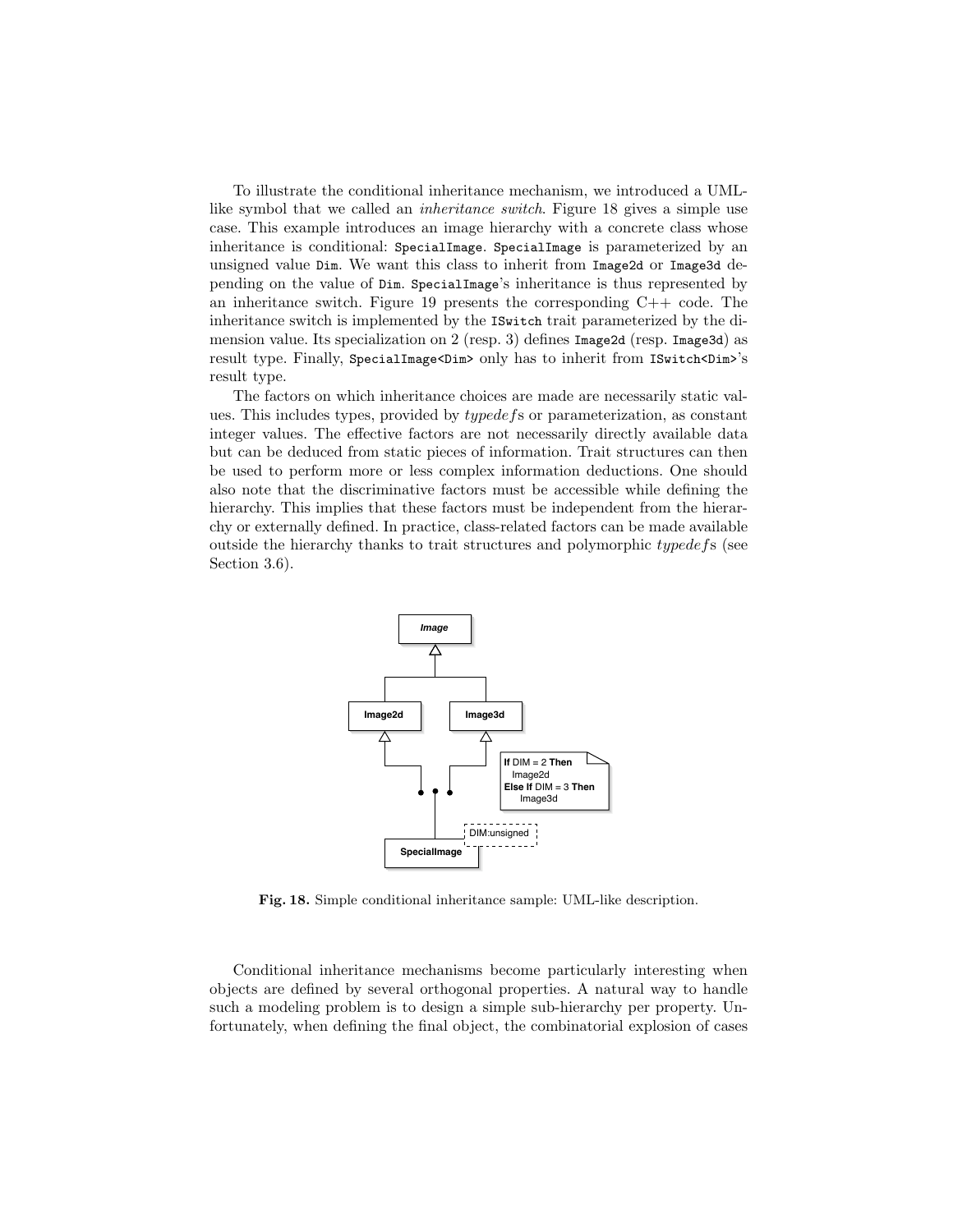

Fig. 19. Simple conditional inheritance sample: C++ code



Fig. 20. Conditional inheritance: multiple orthogonal factors.